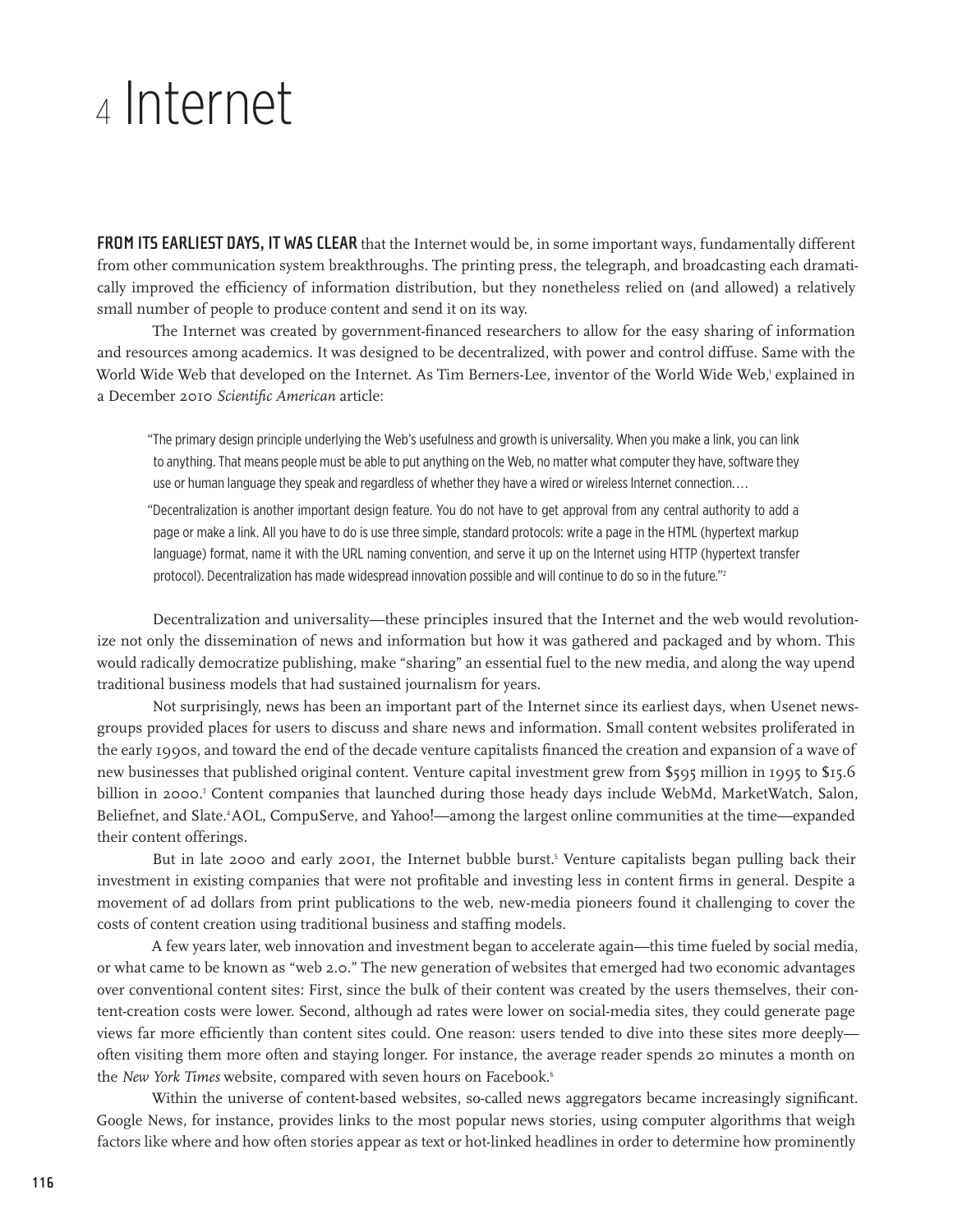they will be displayed on the site.' Digg and Delicious rely on user votes to elevate stories on their list, in effect allowing the "wisdom of the crowds" to decide which stories are recommended. Other sites combine automated algorithms with editorial judgment to select stories to feature. The Drudge Report became enormous and influential, largely by linking to a variety of columnists and news sites. Some aggregators summarize the articles in addition to providing links. The Huffington Post added original bloggers into the formula but relied most heavily on linking to and summarizing other websites' content.

Some time in 2010, a milestone was hit: more Americans were getting their news online than from traditional printed newspapers. Among younger consumers, more were getting news online than through newspaper *or*  TV, according to a 2010 survey.<sup>8</sup>



Source: Pew Research Center for the People and the Press, June 8–28, 2010.

#### **Main News source, by age**



Source: Pew State of the News Media 2011, citing Pew Research Center Dec. 1-5, 2010. Figures add up to more than 100% because respondents could volunteer up to two main media sources.<sup>9</sup>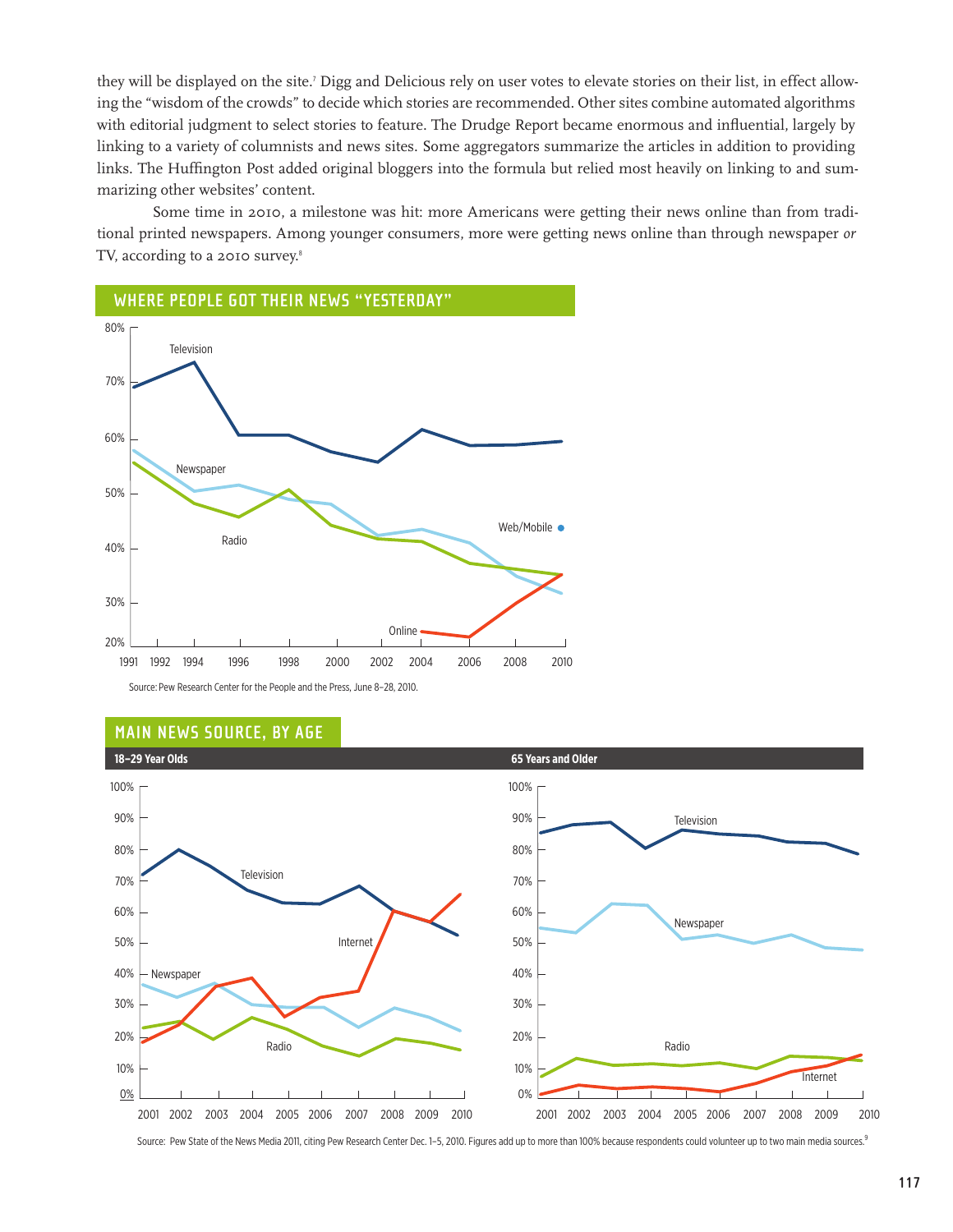# **Nielsen Top 25 News Websites (2010)**

| <b>Rank</b>    | <b>Domain</b>                  | <b>Unique Visitors</b><br>Annually (000s) |
|----------------|--------------------------------|-------------------------------------------|
| 1              | Yahoo! News Websites           | 40,459                                    |
| $\overline{2}$ | <b>CNN Digital Network</b>     | 35,658                                    |
| 3              | <b>MSNBC Digital Network</b>   | 31,951                                    |
| 4              | <b>AOL News</b>                | 20,821                                    |
| 5              | NYTimes.com                    | 15,948                                    |
| 6              | Fox News Digital Network       | 15,502                                    |
| 7              | <b>ABCNEWS Digital Network</b> | 13,251                                    |
| 8              | TheHuffingtonPost.com          | 11,510                                    |
| 9              | Google News                    | 11,382                                    |
| 10             | washingtonpost.com             | 10,095                                    |
| 11             | <b>CBS News Network</b>        | 9,947                                     |
| 12             | USATODAY.com                   | 9,147                                     |
| 13             | <b>LA Times</b>                | 8,314                                     |
| 14             | Daily News Online Edition      | 7,247                                     |
| 15             | <b>BBC</b>                     | 6,519                                     |
| 16             | Examiner.com                   | 6,242                                     |
| 17             | <b>Bing News</b>               | 4,855                                     |
| 18             | The Slate Group Websites       | 4,526                                     |
| 19             | <b>Topix</b>                   | 4,409                                     |
| 20             | Boston.com                     | 4,336                                     |
| 21             | New York Post Holdings         | 4,314                                     |
| 22             | Telegraph                      | 4,044                                     |
| 23             | Guardian.co.uk                 | 3,885                                     |
| 24             | <b>NPR</b>                     | 3,835                                     |
| 25             | Chicago Tribune                | 3,785                                     |

Source: Pew State of the News Media 2011 Report, citing Nielsen

Meanwhile, the advent of free, simple-to-use blogging software was making it possible for every American to be a publisher, reporter, and pundit. By May 2011, one of the most popular blogging platforms, WordPress, was hosting 20 million blogs.<sup>10</sup> Though only a few bloggers have audiences large enough to place them among the top 100 websites, their contribution to news and commentary online has been revolutionary. The "long tail" came into view: instead of information being provided primarily by a few large players, the ecosystem now could support millions of smaller players each serving a small but targeted audience.<sup>1</sup> The democratization of content creation caught on quickly. Wikipedia and other "wikis" enabled readers to collaborate in the creation of content; YouTube allowed a full range of users—from creative geniuses to proud parents to freaks to "broadcast" their own videos; and Facebook gained national dominance as an all-purpose platform for self-expression and communication. Millions of people became not only consumers of information but creators, curators, and distributors. Remarkably, WordPress, Twitter, Wikipedia, YouTube, and Facebook offered these publishing tools to users for free.

It is hard to overstate the significance of these changes. In just a few years, the cost of publishing went from being relatively expensive to almost free—at least in terms of the publishing technology.<sup>12</sup>

The digital world continues to change by the minute. Smartphone applications, tablet apps, e-Readers, and other new services now make it easy to access news and information on-thego, using the Internet as a pipeline but bypassing the need for a web browser to display it. As consumers increasingly gravitate to applications and services that make use of the Internet through more closed systems, such as smartphones, some even question the viability of business plans built on the current search-based, website-centric Internet.<sup>13</sup>

The crop of news and information players who gained prominence on the web 2.0 landscape—bloggers, citizen journalists, and Internet entrepreneurs—was initially mocked by traditional media leaders as being inferior, worthless, and even dangerous. Famously, Jonathan Klein, then-president of CNN, declared, "Bloggers have no checks and balances. [It's] a guy sitting in his living room in his pajamas."<sup>14</sup>

Hardly. It is important to appreciate the extraordinary positive effects the new media—including those contributing while in pajamas—has had, not only in the spread of freedom around the world, but specifically in the provision of news, reporting, and civically important information.

# **How the Internet has Improved News and Information**

#### *More Diversity and Choice*

Traditional media limited the number of voices that could be heard, not (usually) for conspiratorial reasons but because of something less sinister: space was limited. Column inches in a newspaper and minutes in a newscast are finite. Many editors choose wisely, some do not—but they do have to choose. A local newspaper editor putting together a package on abortion might appear fair-minded by including one spokesperson from a pro-life group and one from a pro-choice group, even though there are variations of opinion within and outside those movements. Now, on the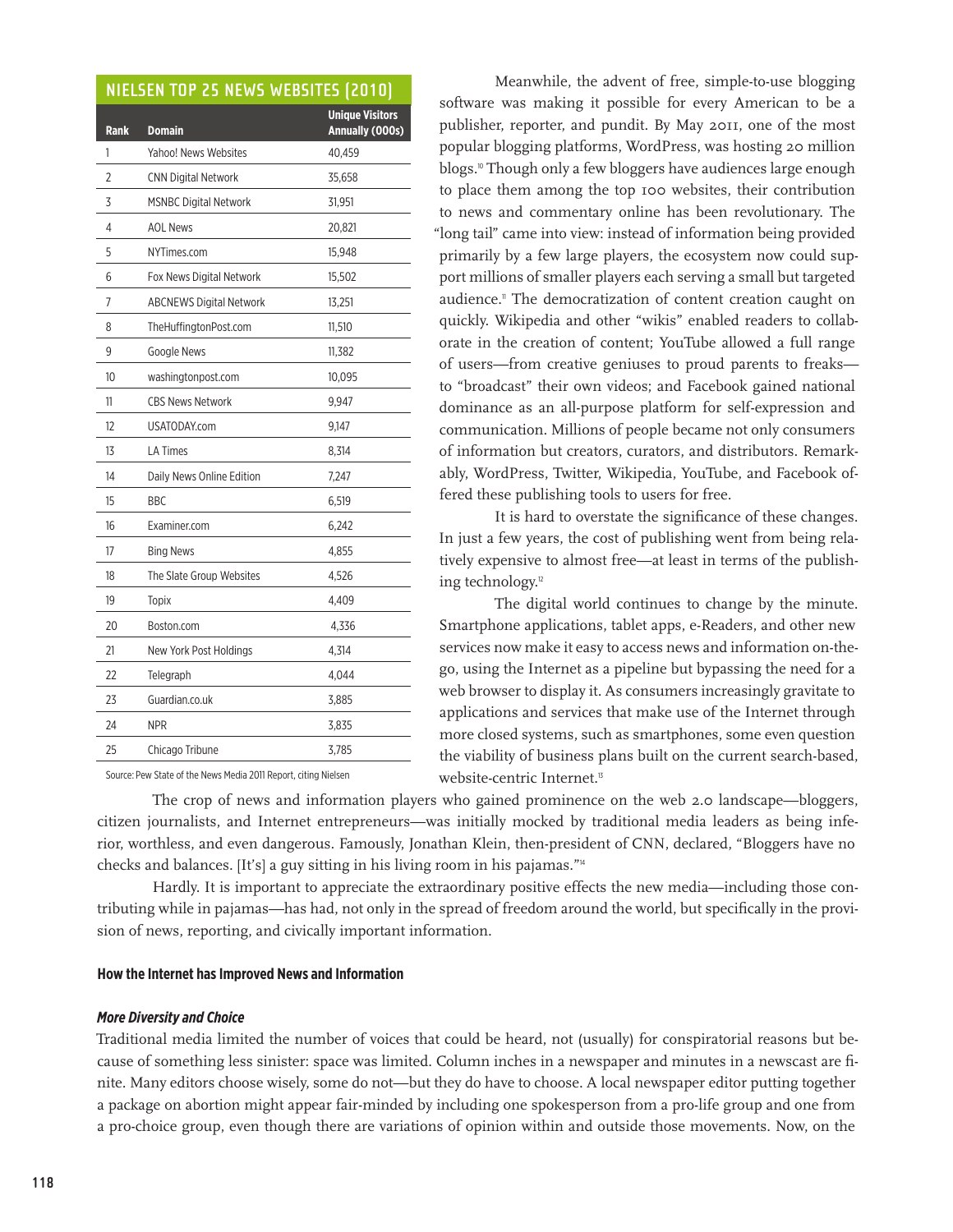Internet, an editor can provide—and a reader can search for—a much wider range of perspectives.<sup>15</sup>

The Internet has the luxury of unlimited space and a cost-of-publication that approaches zero, which means that it is no longer only—or primarily—editors who get to decide which voices are heard. Consider how the Internet has transformed a staple of the traditional newspaper: the letter to the editor. On a typical recent Sunday, the *New York Times* published nine letters to the editor in its print edition. By contrast, the comment area on just the home page of The Huffington Post included 73,234 reader comments.<sup>16</sup> Think

of those as instantaneous letters to the editor, and one can understand how much more easily a typical citizen can now reach a large audience with her viewpoint.

When one considers both online and offline media, most communities have seen a rise in the number and diversity of outlets. A study of news outlets in Baltimore by the Pew Center for Excellence in Journalism found 53 different news and information sources, not including

**By 2010, a historic milestone had been hit: more Americans got their news online than through newspapers.**

occasional bloggers.17 On the national level, choice is even greater, because consumers can tap into newspapers and publications that may have been difficult or expensive to access in the past. In 2009, only 17 percent of *The Washington Post*'s print circulation went to readers outside the Washington, D.C., metro area—but 91 percent of the newspaper's *online* readers live outside the D.C. area.18 Along similar lines, a conservative living in liberal Berkeley can find refuge online at NationalReview.com; a liberal in Orange County can join the DailyKos.com community; an African-American in an all-white town can explore TheRoot.com; and an evangelical in a secular enclave can bond with believers on ChristianityToday.com.

And individuals can personalize their information flow with amazing precision. There is not a topic area that does not have aggregators providing headlines from around the world. News about Ultimate Frisbee? [USA Ultimate](http://www.usaultimate.org/news/default.aspx ) provides that.<sup>19</sup> News about Geocaching?<sup>20</sup> [Groundspeak](http://www.groundspeak.com/) has that.<sup>21</sup>

#### *Greater Depth*

Consider how a typical newspaper might have covered a speech by the president before the Internet. In about 750 words, a reporter could include six or seven quotes from the president, some context on the issue at hand, and two or three quotes from people reacting to the speech. By contrast, today's online experience might start with an article similar to the newspaper piece. Then, the reader can examine the speech itself, in excerpts or in its entirety, through video, audio, or transcript. And, in addition to the brief sound-bite quotes from three experts, one can now get detailed analysis from dozens—even hundreds—within a few hours of the event, rather than the next day. After all that information is absorbed, one can scour the web for even more, perusing instantaneous fact-checking efforts and connecting with others online who share an interest in the speech.

Traditional media companies can now offer much of this additional information themselves and in doing so make a story more relevant to viewers and readers. In a pre-Internet age, the network news shows might have simply reported on a problem regarding federal regulation of toxic waste dumps, for instance. But now they can also post a list of the dumps to their website and update it as new information becomes available; viewers can see if any are near their home, and experts can use the data to create maps of the hazards.

The ability of websites to sort and store data easily makes large volumes of information customizable in ways that makes it far more relevant to individuals. For instance, the Texas Tribune, a news startup in Austin, Texas, offers online readers the ability to sort through data about Texas lawmakers, prisoners, and public employees. Readers can set the parameters as they wish, based on their particular interests, and the gizmo tailors the results to them. Built as one feature—a database—from a consumer perspective it actually provides thousands of different "stories."

#### *More Diversity in Commentary and Analysis*

The commentary business is far more open to new players. In the past, there were a handful of well-worn paths to pundit-hood, usually requiring work as a big-time newspaper reporter or a top level government official. The Internet allows for more newcomers. Markos Moulitsas, a former army sergeant, was a web developer when he created the Daily Kos, which has become the leading liberal blog. Glenn Reynolds, one of the top libertarian bloggers, is a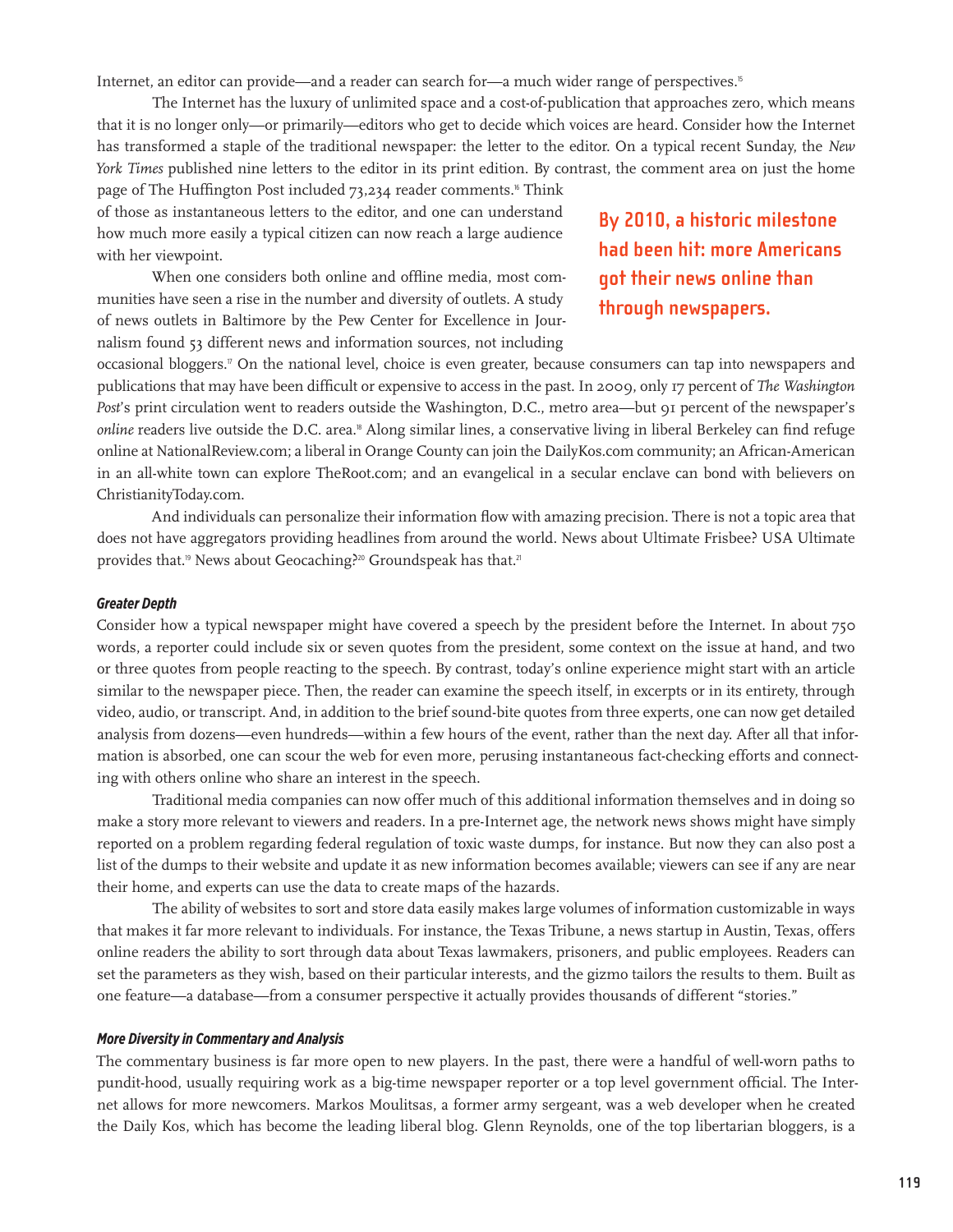professor at University of Tennessee. Matt Drudge was a telemarketer before he created the pioneering conservative aggregation site, the Drudge Report, and Andrew Breitbart, a leading conservative media entrepreneur, got his start in the online news world while working for Drudge.

The best web analysts have used the technology to improve the quality of their offerings. Andrew Sullivan was among the first to use the interactivity of the Internet to hone his argument in public, putting out an initial viewpoint and then adapting it, as new ideas or information challenged him. The best bloggers write with the knowledge that shoddy reporting or thinking will be caught in a matter of minutes.

Some of these commentators perform the same function as the best newsmagazine and newspaper reporters: connecting dots (recognizing the links between seemingly isolated events) and finding inconsistencies in publicly

# **In just a few years, the cost of publishing has gone from quite expensive to almost free.**

available information. A handful of conservative bloggers, for instance, figured out that a key document in Dan Rather's controversial *60 Minutes* report on George W. Bush's military service must have been fake, in part by noticing that the typeface on an ostensibly 30-year-old letter was suspiciously similar to a modern Microsoft Word font.<sup>22</sup>

The ease of sharing content—by emailing a link or posting news to a social network—has transformed the process of news storytelling.

Posts on Twitter, Facebook, and Ustream, for instance, can be read in raw, flowing form or sifted through by editors or writers and shaped into a cohesive story. Both processes played a key role in keeping the world informed during the revolutions in Iran and Egypt.

Editors or citizens can see broad national patterns far more easily. For years, local newspapers wrote occasional stories about cases of priests abusing children and being protected by church hierarchies. When the *Boston Globe* ran such a story in 2002, however, something different happened: The story was passed around via email to editors at other newspapers and activists around the country. The editors called on their own reporters to investigate whether cases of abuse existed in their towns, and before long, it became clear that this was a crisis for the entire Catholic Church.

#### *Enabling Citizen Engagement*

With  $76$  percent of cell phone owners using their phone to take pictures, $^3$  we may one day conclude that, as remarkable as it is that most Americans now carry around a minicomputer, it is just as significant that most now carry a camera. News organizations can rely on not only a stable of professionals but also on a much larger corps of amateurs; it has become a staple of modern news coverage to include photos and videos from citizens who captured images with their phones. Perhaps the most important piece of citizen journalism in this new era was the video taken by an Iranian doctor on his cell phone of a woman named Neda Agha-Soltan being murdered on the street in Tehran.

The term "citizen journalism" has come to include any instance when a non-professional contributes not just opinions but facts, sounds, or images to a developing news story. In Egypt and Iran, citizens used social media not only to organize each other but to report—providing real-time information that both educated citizens and fed the work-product of professional journalists. Shrewd reporters have come to view social-media content neither as frivolous froth nor "the truth" that should be passed on without question, but rather as comprising invaluable eyewitness accounts, tips, and ideas, as well as manifestations of raw emotion.

In some cases, web journalists have enlisted their own readers to help report a story. Joshua Marshall, editor and publisher of the award-winning TalkingPointsMemo website, asks readers to help scour government "document dumps" and report to him on behavior at local polling places on Election Day.

Citizen reporting works not only in the case of disaster but also in more pedestrian aspects of civic life. The website SeeClickFix.com enables citizens anywhere in the world to report and track non-emergency issues in their community; for instance, they can photograph a pothole and forward the geographically tagged image to other citizens and to city officials.<sup>24</sup> Even Internet-based message boards and community forums, which many people dismiss as places for bloviation and social chatter, often become venues where citizens share important information with one another—about which schools in the area have the best principals, which clinic has the shortest line for vaccinations, and which hotels have bedbugs. In the words of New York University professor Jay Rosen, "When the people formerly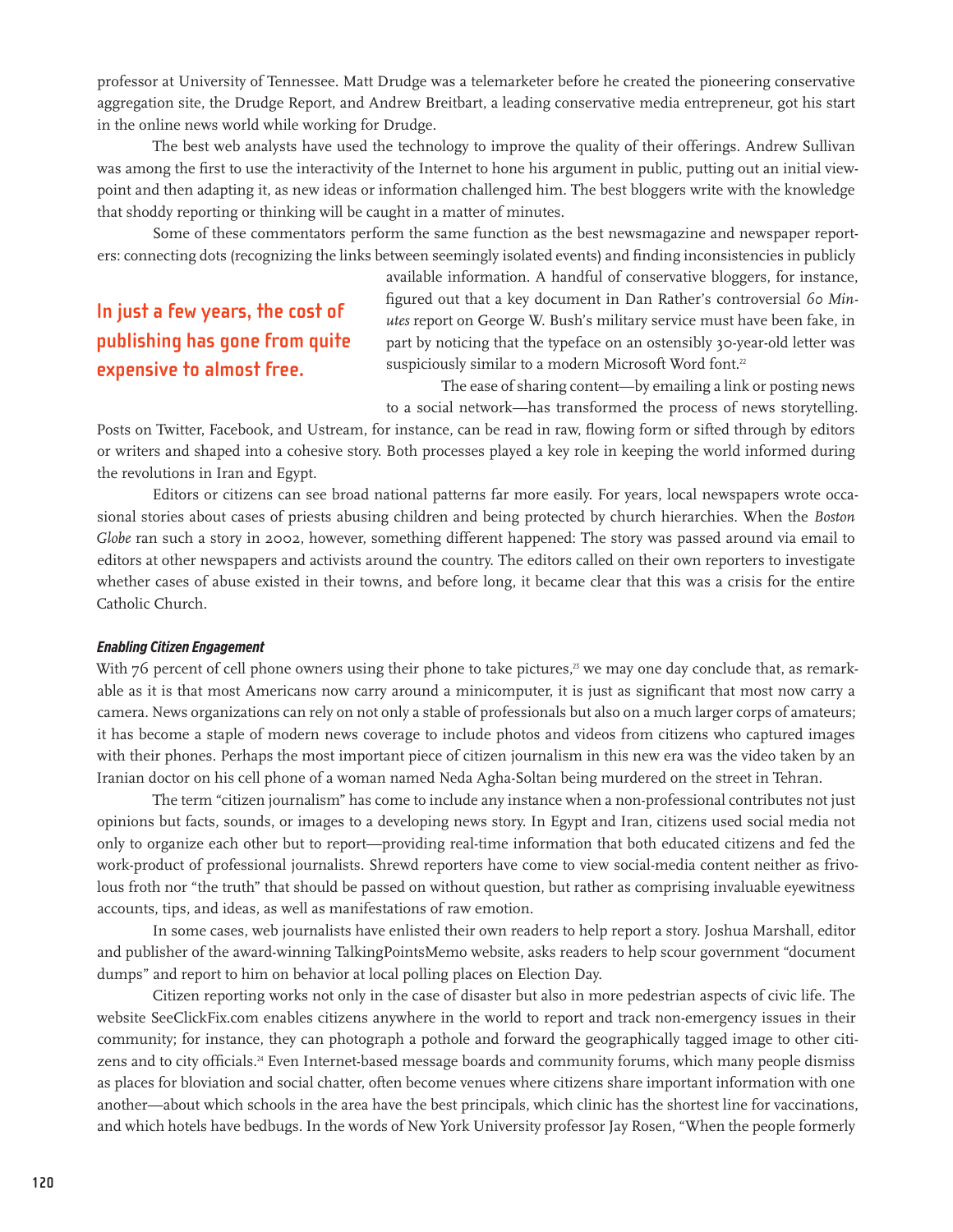known as the audience employ the press tools they have in their possession to inform one another, *that's* citizen journalism."<sup>25</sup>

Web scholar Clay Shirky estimates that the citizens of the world have one trillion hours of free time annually—what he refers to as a "cognitive surplus"—that could be devoted to shared projects and problem solving.<sup>26</sup> Technology has enabled some of this time to be spent on frivolous enterprises ("lolcats," perhaps?), but some has been applied to civically important communal digital projects, as well. Shirky cites this example: Ory Okolloh, a blogger in Kenya, was tracking violence in the aftermath of her country's December 2007 elections when the government imposed a news blackout. She appealed to her readers for updates on what was happening in their neighborhoods but was quickly overwhelmed by the flood of information she received. Within 72 hours, two volunteer software engineers had designed a platform called "Ushahidi" to help her sort and map the information coming in from mobile phones and the web, so readers could see where violence was occurring and where there were peace efforts. This software has since been used "in Mexico to track electoral fraud, it's been deployed in Washington, D.C., to track snow cleanup and most famously in Haiti in the aftermath of the earthquake," Shirky says.<sup>27</sup>

In other words, the technological revolution has not merely provided a flood of cool new gizmos. It has also democratized access to the world's vast storehouse of knowledge and news.

#### *Speed and Ease*

The most obvious change brought by the Internet is speed. Once an article is done being edited for a print newspaper, it must then be laid out, printed, and physically delivered—a process that could take at least half a day. Online, that same article can come before a reader within seconds of being edited. *The Daily Show* correspondent Jason Jones captured the essence of the shift when he pointed to a print edition of the *New York Times* and challenged an editor: "Give me one thing in there that happened today."<sup>28</sup>

The new media's fixation on getting news published quickly has its downside, as reporters and editors may take less time to analyze and contemplate the information they have gathered. But if a hurricane is approaching, the ability to have real-time updates can be lifesaving.

#### *Expanding Hyperlocal Coverage*

In order to maximize revenue, news operations that rely on advertising have traditionally sought to appeal to a broad range of consumers. But the larger and more diverse the region of coverage, the more difficult it is to address the full spectrum of issues that matter to its citizens. An individual reading a

big-city metro section or watching the local TV news will rarely see stories about his or her neighborhood. Community newspapers may offer more local content, but they are typically published weekly or monthly (rather than daily) by tiny staffs covering an entire town. The new-media universe, however, is rife with ways for people to share information about events in their community and on their block—including Listserv® and other email groups, blogs, and social-media sites. For example: Arlington Virginia's ARLNOW blog in May, 2011 had a discussion of a zoning debate regarding whether live music can be offered at a local outdoor pub.29 Universal Hub, a community news and information website for the Boston area, features contributions from hundreds of local residents

**Since everyone now can, in effect, publish his or her own opinion, it is tempting to suggest that the Internet is all about lowering the bar. But it likely has made pontificating more meritocratic.**

and bloggers; in its "Boston Crime" section, crime data are plotted and made searchable by neighborhood.<sup>30</sup> Though many hyperlocal sites do not make much money, they do not need to, because they function more as civic organizations than businesses, relying on volunteer efforts rather than cash.

Among businesses that aggregate news, there are some that focus specifically on hyperlocal news, such as Topix, Outside.In, Placeblogger, and MSNBC.com's Everyblock.<sup>31</sup> Without the burden of the infrastructure required to produce and distribute a newspaper, hyperlocal websites—whether run by an individual or a large corporation—can keep costs low. Executives of Patch, a network of hyperlocal sites owned by AOL, say that a Patch site costs 4.1 percent of what a comparable print daily community newspaper does to operate.<sup>32</sup>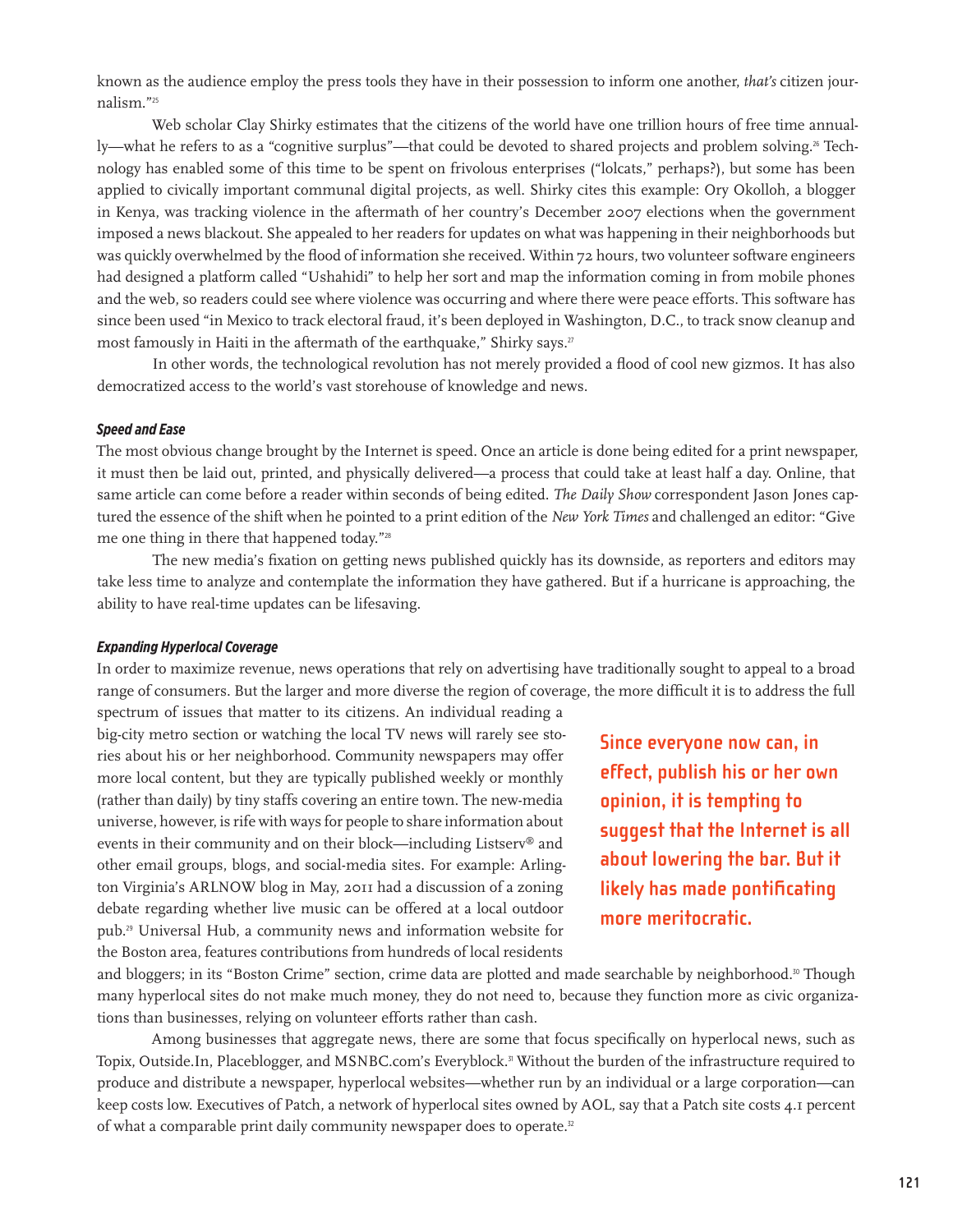**With 76 percent of cell phone owners using their phones to take pictures, we may one day look back and conclude: society was changed as much by the fact that most Americans now carry around a camera as that they now carry around a mini-computer.**

# *Serving Highly Specific Interests*

The traditional mass-media model often left content providers struggling to lend expertise to a broad range of niche topics. A TV station might have a city hall reporter but be unable to afford to have someone cover every community board. Now, citizens, activists, and experts (professors, consultants, retired officials, etc.) can receive and contribute information through their own blogs or through any number of sites devoted to highly specialized topics. For instance, Irish Philadelphia focuses on music, dance, art, food, genealogy, and other local news and culture for Philadelphia's Irish American community.<sup>33</sup> Bikeportland.org collects information on biking news and personalities in Portland, Oregon.<sup>34</sup>

#### *Cheaper Content Distribution*

As costly as content creation (reporting, writing, developing expertise, etc.) can be in the traditional mass-media model, distribution is an even greater expense. Indeed, for newspapers, 33 percent of spending goes into distribution and production versus 14 percent for editorial.<sup>35</sup>

In the new-media world, the cost of distribution is dramatically lower—not only because publishers can bypass the printing process but because they can rely on informal networks to spread news from one person to another, through email, texting, or social media. In fact, a Pew Internet Project survey found that 32 percent of Internet users in Philadelphia, Pennsylvania; Macon, Georgia; and San Jose, California, use social-networking sites to get local news.<sup>36</sup>

#### *Cheaper Content Creation*

Researching an investigative story often entails accessing and reading through piles of documents. Previously, only the biggest news organizations had the resources to sustain comprehensive reference libraries; now everyone has access to massive numbers of online documents and research sources, often regardless of where they are located. Bill Allison, a veteran investigative journalist and editor, recently recounted how he used to "spend days and days" going from the Securities and Exchange Commission to the Office of the Clerk of the House of Representatives to the Senate Office of Public Records to the Justice Department to track down Freedom of Information Act records.<sup>37</sup> "Now," he says, much of that information can be obtained online "with one search," making for huge savings of time.<sup>38</sup>

Technology has reduced the cost of reporting in a variety of less obvious ways. Finding sources is far easier and less time-consuming. A reporter can supplement her Rolodex with web searches or by reaching out to people through social networks. Cheaper video cameras have made it possible for more people to shoot footage; cheaper editing software has lowered the cost of pulling together video into a coherent story. In some cases, information is put in the public domain, and someone in the general public finds an inconsistency or error—and so contributes to the reporting effort, without getting paid or raising a media company's labor costs.

#### *Direct Access to Community and Civic News*

Consumers can now obtain relevant information without journalistic intermediaries. Previously, residents of New York who wanted to know which local schools had gotten positive evaluations would hope that a local newspaper reporter would ferret out the information *and* mention that one particular school they were interested in out of the hundreds. Now, those same New Yorkers can go to the Department of Education website and see reviews of every school in the city<sup>39</sup> or go to one of several citizen-run websites that link to the government's evaluations.<sup>40</sup> Government offices now use new media to directly interact with and provide information to citizens. Legislative representatives announce their votes to their Facebook followers. Presidential contenders answer questions submitted on YouTube. Various new apps allow citizens to track issues of importance to them.(See Chapter 16, Government Transparency.)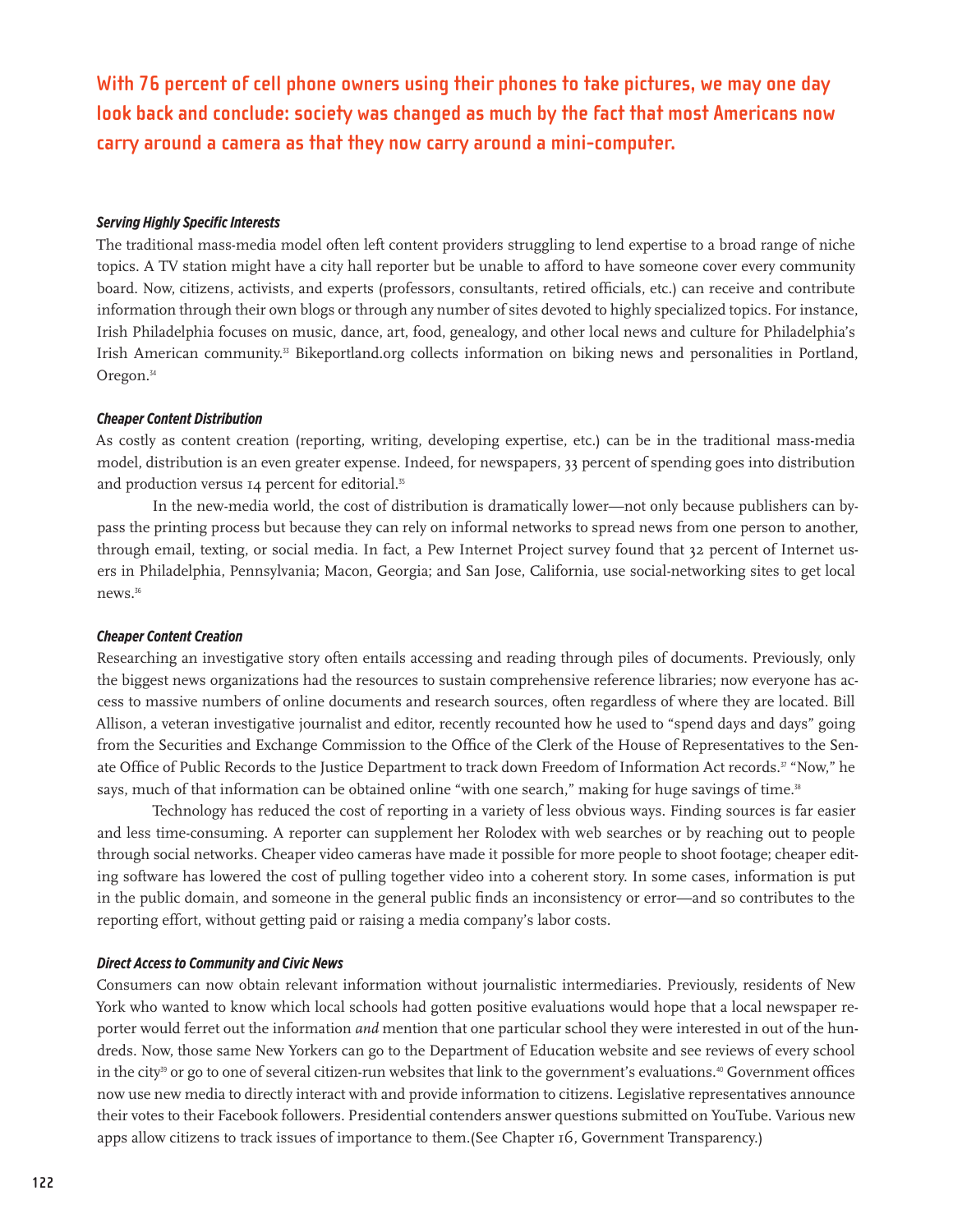#### **However, the Internet Has Not Solved Some of Journalism's Key Problems**

Given the dazzling ways the web has improved information dissemination—and the continuing arrival of a new innovation seemingly every day—one might expect the Internet to have already solved all of the reporting gaps left by the contraction of newspapers. It has not.

#### *Abundance of Voices Does Not Necessarily Mean Abundance of Journalism*

There is no question that the Internet has brought consumers a profusion of choice: It offers countless news *outlets*  (newspaper websites, TV news websites, web-only news sites, national and local news sites, news aggregators), a variety of *formats* (video, audio, text) that can be accessed by computer or phone, and ever-expanding *options for sharing* news (email, Twitter, Facebook, etc.).

But how does the Internet rank when it comes to local accountability reporting?

The Pew Center for Excellence in Journalism conducted a study in Baltimore to evaluate how the entire media ecosystem was working in a single city.41 For one week, researchers tracked every piece of content supplied by every local news operation—"from radio talk shows, to blogs, specialized news outlets, new-media sites, TV stations, radio news programs, newspapers and their various legacy media websites."<sup>42</sup> On one hand, the study showed that Baltimore had a booming collection of news and information outlets. But Pew did not stop there. It analyzed the content, looking particularly at coverage of critical civic issues (e.g., the city budget), and found that 95 percent of the stories—including those generated by new media—were based on reporting done by traditional media (mostly the *Baltimore Sun*).<sup>43</sup> Yet, at the same time, those traditional media organizations were doing less than they had in the past. In 2009, the *Baltimore Sun* produced 32 percent fewer stories on any subject than it did in 1999, and 73 percent fewer stories than in 1991.44 So, the original reportage being chewed over by these secondary outlets was likely thinner and not as well researched as it would have been previously. (See Chapter 1, Newspapers.)

Other studies have demonstrated the same phenomenon: the growing number of web outlets relies on a relatively fixed, or declining, pool of original reporting provided by traditional media.

- > In 2009, Michigan State University researchers studied media coverage of municipal government in 98 major metropolitan cities and 77 suburban communities.<sup>45</sup> After evaluating  $6,811$  stories by 466 news outlets, they concluded that "citizen journalism" was doing a marginally better job covering local government than local cable television, but both were at the bottom of the heap—with most of the original news still being created by the traditional media: "For all cities, the dominant providers of news and opinion about city government were daily newspapers, weekly newspapers and broadcast television."46 Traditional media sources were responsible for 88.6 percent of the news about city governments and 93 percent about suburban governments.<sup>47</sup> "This finding," the researchers warned, "should give significant pause to those who believe that the 'new media' will fill any gaps left by the 'old media.'"<sup>48</sup>
- > Nate Silver, a statistician and blogger at the *New York Times*, recently did a search in Google News and Google Blog Search for the phrase "reported" after the name of a news outlet—as in, "the Chicago Tribune reported" to see who was providing the underlying information chewed over by the rest of the Internet. Of the top-30 most-cited sources, 29 were traditional news-media outlets (the one exception being gossip site TMZ).<sup>49</sup>
- > In Philadelphia, a study by J-Lab: the Institute for Interactive Journalism, which funds innovative web journalism start-ups, found a plethora of new blogs, hyperlocal sites, and budding collaborations—including 260 new blogs (at least 60 with some "journalistic DNA") and as many as 100 people working part time or full time to produce news about Philadelphia.<sup>50</sup> Yet despite that explosion of news "outlets," J-Lab researchers concluded that overall, "the available news about Philadelphia public affairs issues has dramatically diminished over the last three years [from 2006 to 2009] by many measures: news hole, air time, story count, key word measurements."<sup>51</sup>
- > Researchers at Harvard's Nieman Journalism Lab looked at 121 distinct stories listed on Google News about attempts to hack into Google from China. They found that only 13 "contained some amount of original reporting" and only "one was produced by a primarily online outlet."<sup>22</sup> The other 100-plus stories were essentially rewrites, summaries, and links to or rehashes of reporting done by a handful of outlets.<sup>53</sup>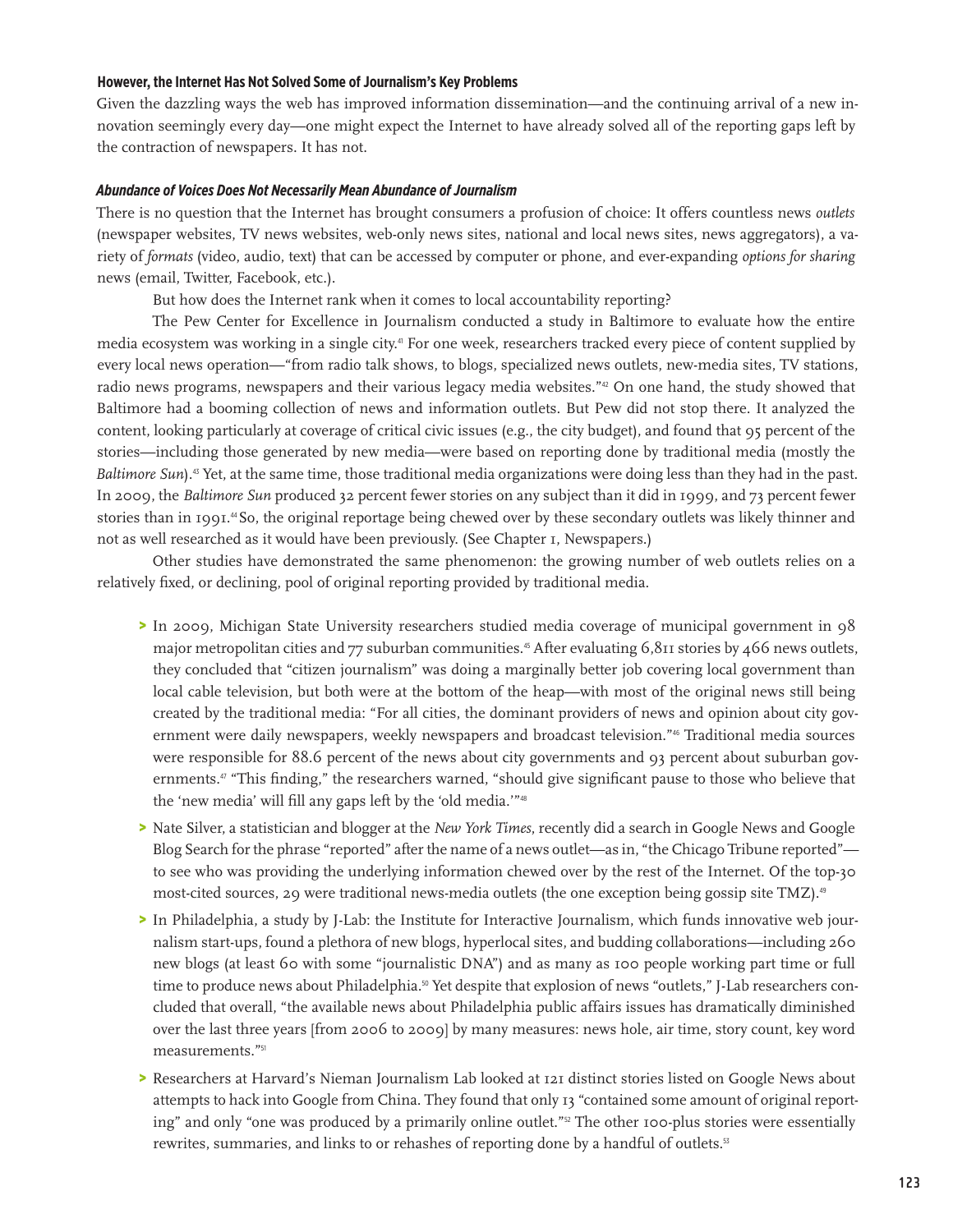- > The Knight Foundation's New Voices initiative found that most of its 55 local web-based news projects were providing (often very useful) hyperlocal coverage that had never been offered by metropolitan dailies before. But a study assessing these programs concluded that, "Rarely did they replace coverage that had vanished from legacy news outlets—or even aspire to."<sup>54</sup>
- > A snapshot of the Huffington Post home page on January 8, 2009, illustrated a similar phenomenon: of 29 news stories, 23 were copies or summaries of journalism produced by mainstream media outlets. The others were based on public domain information (e.g., public press conferences, TV shows, etc.).<sup>55</sup>

# *Disappointing Financial Track Record for New Local, Online, Labor-Intensive Accountability Journalism*

There has been an explosion of impressive local news websites in the last few years. Some were started by laid-off newspaper reporters, some by concerned citizens. Some are for-profit ventures, including the Alaska Dispatch, the Batavian, and the Arizona Guardian. (See Chapter 25, How Big is the Gap and Who Will Fill It?) Some are nonprofits, such as MinnPost in Minneapolis,<sup>56</sup> voiceofsandiego.org,<sup>57</sup> and the Texas Tribune. Several have broken even or appear to be on their way to doing so. (See Chapter 12, Nonprofit Websites.) In trying to get a head count, Michele McLellan of the Reynolds Journalism Institute at the University of Missouri compiled a list of more than 140 local news websites.<sup>58</sup>

Yet while journalistically many of the local news start-ups have soared, financially most have not gained traction. A 2010 survey of 66 of the most exciting online news start-ups—a mix of nonprofit and for-profit—delivered this sobering news: half of the organizations had annual revenue of less than \$50,000, and three-quarters had annual revenue of less than \$100,000.<sup>59</sup>

Even those that are breaking even are doing so on a scale that makes them unlikely candidates to fully fill the reporting gaps left by newspapers. A 2010 gathering of leaders of the top 12 local nonprofit news sites revealed that together they employed only 88 staff reporters. (Recall, more than 13,000 jobs in newspaper newsrooms have disappeared in just the last four years.) While foundations have contributed more than \$180 million to local news start-ups over five years,<sup>60</sup> the Poynter Institute's Rick Edmonds estimates that budget cuts in traditional media have constituted a \$1.6 billion drop in newspaper editorial spending *per yea*r.61 The uneven math tells the story: billions out, millions in.

Part of the problem is that the new sites have not been able to generate enough page views to attract sufficient ad dollars. An FCC staff examination of three cities—Toledo, Ohio; Richmond, Virginia; and Seattle, Washington—

**One study of 6,811 stories concluded that most of reporting came from traditional media. Another study looked at 121 distinct stories about attempts to hack into Google from China. They found that only 13 "contained some amount of original reporting."**

found that not one of their local web-based start-ups cracked the top 10 websites visited by local residents. (See Chapter 21, Types of News.) In a paper on the economics of online news, the Pew Internet & American Life Project concluded that: "even the most established citizen sites are not in a position to take on the job of traditional news outlets."<sup>62</sup>

The venture capital world—which funded much early and current Internet innovation—has been cool to local news start-ups. Esther Dyson, chairman of EDventure Holdings and an Internet pioneer, explains, "News start-ups are rarely profitable and, by and large, no thinking person who wanted a return on investment would invest in a news

start-up."63 She says that investors are more interested in low-cost ways of drawing communities together: "The way to attract their attention is to talk about a 'local Craigslist'—not local content. They're looking at things that revolve around user reviews."<sup>64</sup>

What about national Internet companies attempting to offer local coverage? AOL's Patch service has hired more local editor/reporters than any other media company in recent years: as of March 2011, its 800 sites employed about 800 reporter/editors.65 Examiner.com, founded by entrepreneur Phillip Anschutz, has sites in 233 cities, employing 67,000 "examiners" who write on local topics. In November 2010, Examiner.com sites counted 24 million unique visitors and generated 68 million page views.<sup>66</sup> Both companies have spread their technology costs across the entire country, so local content contributors can post material without have to bear the cost of creating a new website.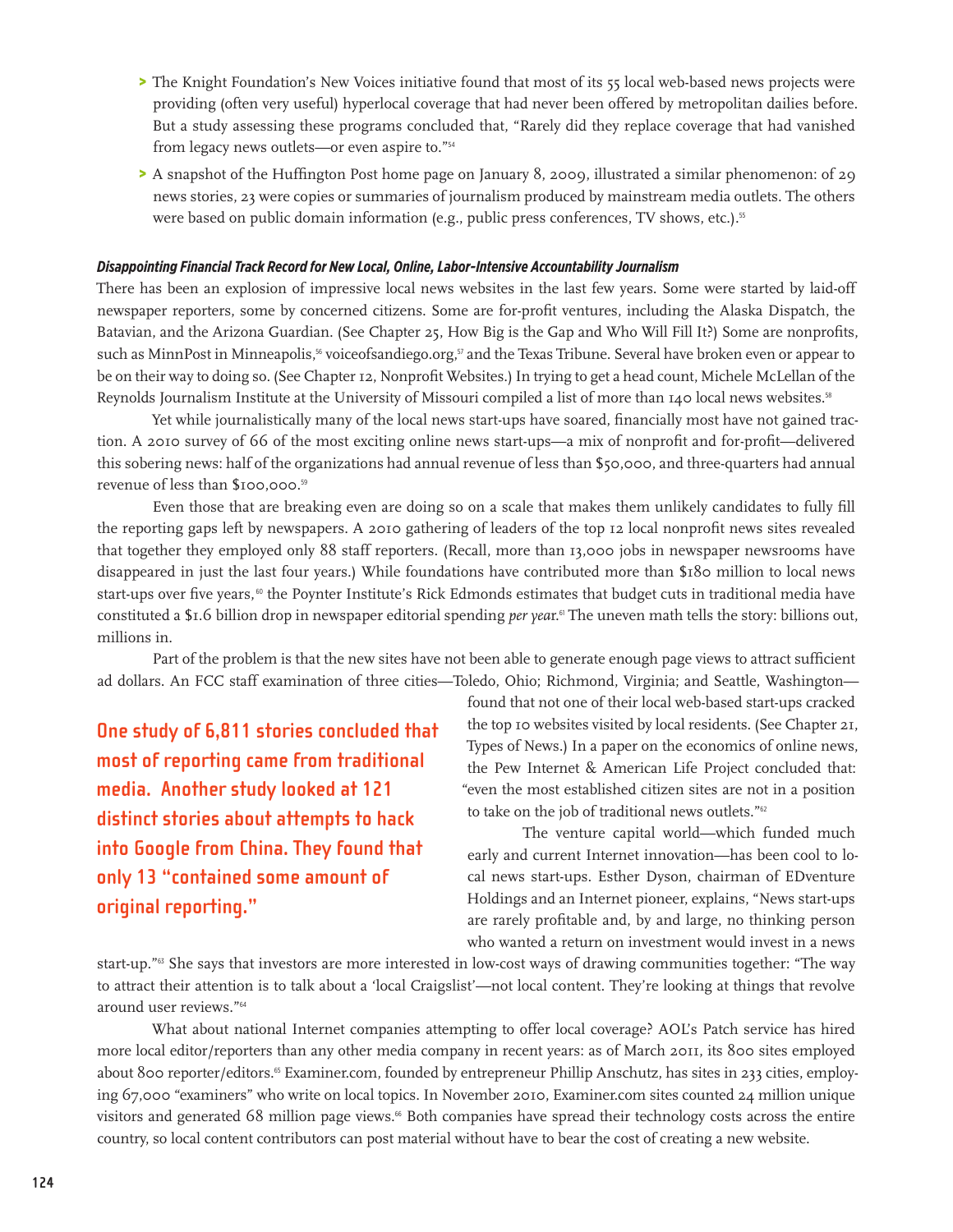But while these sites offer tremendously useful content, it seems unlikely that they will fill the gaps in laborintensive accountability reporting at the city and state level. Examiner.com president, Rick Blair, says that to work financially the sites tend to focus on lifestyle topics, such as entertainment, retail, and sports, not investigative reporting.<sup>67</sup> And it is possible that the Patch formula is only commercially viable when it is applied to affluent towns of a certain size, its focus so far.(An AOL marketing page boasts, "Patch & AOL Local is in 800 of the most affluent towns across the US, where 70% of all big box stores are located.") <sup>68</sup>

In fact, AOL has said that since its business model would not sustain a more varied socio-economic range of Patch sites, it created a noncommercial adjunct, the Patch.org Foundation, "to partner with community foundations and other organizations to fund the operation of Patch news and information sites in communities that need them most: inner-city neighborhoods and underserved towns."69 It remains to be seen whether AOL's approach will change with its acquisition of the Huffington Post, which also has been diving into the local space, using an effective formula relying on unpaid bloggers, news links, and summaries of news from other media outlets.

Having studied the new breed of news websites, Michele McLellan wrote that those websites often offer hyperlocal services that traditional media never did but, on the other hand, do not fill the gaps in reporting left by the newspapers, "The tired idea that born-on-the-Web news sites will replace traditional media is wrong-headed, and it's past time that academic research and news reports reflect that."<sup>70</sup>

#### *Why* **Has the Internet Not Filled the Reporting Gaps Left by Newspapers?**

#### *The Great Unbundling (Consumer Choice)*

Before the advent of the Internet, readers had limited say in how they received their news. For one thing, most of them lived in cities or towns with only one local newspaper. And for another, although they tended not to think of it this way, purchasing a newspaper meant buying a whole bundle of goods, even if they only wanted certain parts. Readers who only cared about box scores got a lot more, including articles about health, education, and city hall. This was not an onerous burden since the paper was so cheap—25 cents for a newspaper produced by hundreds of people each day was

**Newspaper editorial spending dropped \$1.6 billion per year. Meanwhile, foundations have contributed \$180 million toward the creation of local nonprofit journalism startups over five years.** 

an incredible bargain—and consumers and society alike benefited from readers tripping over the occasional story about the mayor.

Most consumers were not conscious of it, but by selling all types of content in a bundle, newspapers had developed a cross-subsidy system. Readers buying the paper for the box score helped pay the salary of the city hall reporter. Ann Landers funded the Bagdad bureau. The horoscope helped pay for a cub reporter to attend every school board meeting.

Today, a reader can go to a website, or get a phone

app, that only delivers box scores (and does so with the added value of pitch-by-pitch updates), never coming into contact with that article about city hall—let alone being drawn inadvertently into reading it. The bundle is broken—and so is the cross-subsidy. When people go to a sports website instead of buying a print newspaper, they have stopped contributing to a jerry-rigged system in which profitable topics subsidize unprofitable coverage. Some cross-subsidies still occur—websites still sometimes post articles they know will not attract much traffic (see Chapter 25, How Big is the Gap and Who Will Fill It?)—but web editors are exquisitely sensitive to which articles draw eyeballs, and resources typically shift toward those areas.

# *Free Riding*

Unbundling makes apparent which articles or video clips are not carrying their own weight financially. It challenges us to consider why consumers are not more inclined to click on or pay for a certain type of content.

Markets usually respond to consumer demand. But what happens if consumers don't demand something they essentially need? Economists have long argued that certain types of goods are valuable to consumers, regardless of whether that is reflected in their spending.<sup>7</sup> News is one such "public good," meaning that it has certain characteristics: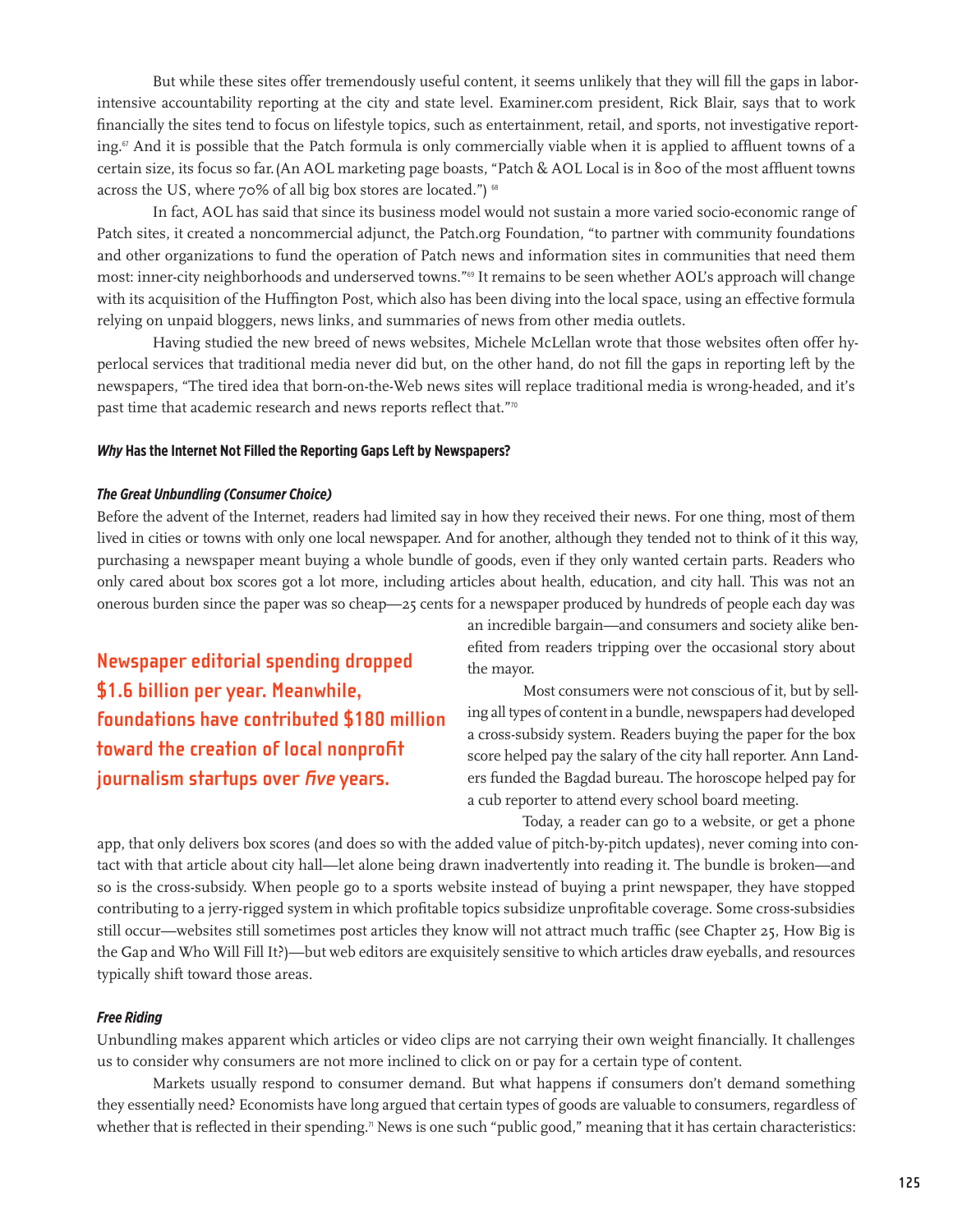It is deemed "nonexclusive," in that people can consume it, whether or not they pay for it. It is also "non-rival," meaning that one person's consumption of a news item does not make it unavailable for others to consume, as well. Public goods often confer benefits to society that are in excess of what the producer of those goods stands to gain—which economists refer to as "positive externalities."<sup>72</sup> A city hall reporter watching over budget spending may save taxpayers money, for instance. And a story about a school being torn down might spur citizens to act collectively to solve problems that led to the decision. The Knight Commission on Information Needs of Communities in a Democracy summarized the public benefits of local news and information as: contributing to the coordination of community activity, collective problem solving, public accountability, and public connectedness.<sup>73</sup> But, alas, economists teach us that people do not like to pay much for public goods. And when consumers do not pay, the market may respond by not providing.

Why would consumers not want to pay for goods that are so beneficial? The short answer is: because they do not have to. They can receive the information or the benefit of the information's creation regardless of whether they have paid for it, essentially getting a "free ride." Newspaper journalism that helps prevent corruption by aggressively covering city hall contributes to civic health, benefiting those who do not buy a newspaper just as much as the people who do.

Just because they have not paid for it, does not mean they do not value it. Consider a December 2008 series in the *Raleigh (NC) News & Observer* on the state's probation system. The three-part series established that 580 North Carolina probationers had killed people since the start of 2000,<sup> $n$ </sup> which prompted the new governor to expand funding and fix the program.<sup>75</sup> The series occupied several staff over six months, costing in the range of \$200,000 to produce.<sup>76</sup> The benefits of this accountability coverage were widely distributed across the residents of the Research Triangle area yet the benefits were, by their nature, mostly unrecognized. Some citizens of Raleigh are walking around today, not murdered, but they will never know who the lucky ones were, let alone make the connection to why they were spared.

It has always been a struggle in American society to sustain certain types of journalism. Fear that pure consumer demand would not be sufficient to support a newspaper industry prompted the Founding Fathers to offer postal subsidies. (See Chapter 33, Print.) This is also evidenced by the fact that many American political magazines in the 20th century lost money, because they were unable to find enough paying customers to underwrite journalism about civic affairs.

Free riding has always been possible—with minor inconveniences, like having to get your friend to Xerox that interesting article he mentioned and hoping your neighbor watched enough of the evening news tell you what you want to know. But the Internet has made free riding far easier: most news websites are free; friends can send links to you with a click of the mouse; news headlines appear before our eyes, unsolicited, on portals like Yahoo or AOL; free news apps on mobile devices find and display news from around the Internet. It should come as no surprise, then, when young people these days say they do not feel the need to seek out news sources, because if something important happens "the news will find me."77

The problem is that if everyone gets the news without paying for it, media outlets do not make enough money and are therefore less likely to employ the reporters producing the information. Among new-media mavens, one of the most famous phrases of the Internet era is "Information wants to be free."78 True, people want to distribute and receive information for free. But what this leaves out of the equation is the small matter of what it costs to dig out certain types of information.

Information may want to be free, but, it turns out, labor wants to be paid.

Some kinds of information will be provided to the public even without paid reporters making it happen. Movie listings will be posted by theaters, the mayor's ribbon cutting will be publicized by the mayor's staff. Other types of information—for instance, information that the mayor *does not*want publicized — may only come to light as a result of persistent reporting by a full-time professional.

And there's the problem in a nutshell: civically important content often costs a lot to produce; yet relatively few readers want to consume or pay for the material. High cost, low revenue—an economic model that will excite few publishers.

#### *The Great Unbundling (Advertiser Choice)*

Along with consumers, advertisers have benefited from the unbundling of content. Remember the saying attributed to department store executive John Wanamaker: "Half [the money I spend on] advertising is wasted; [the trouble is] I just don't know which half."79 On the Internet, in most cases the executive *can* know which half he is wasting, and stop the foolishness. The media world has been transformed by the simple fact that web advertising is far more measur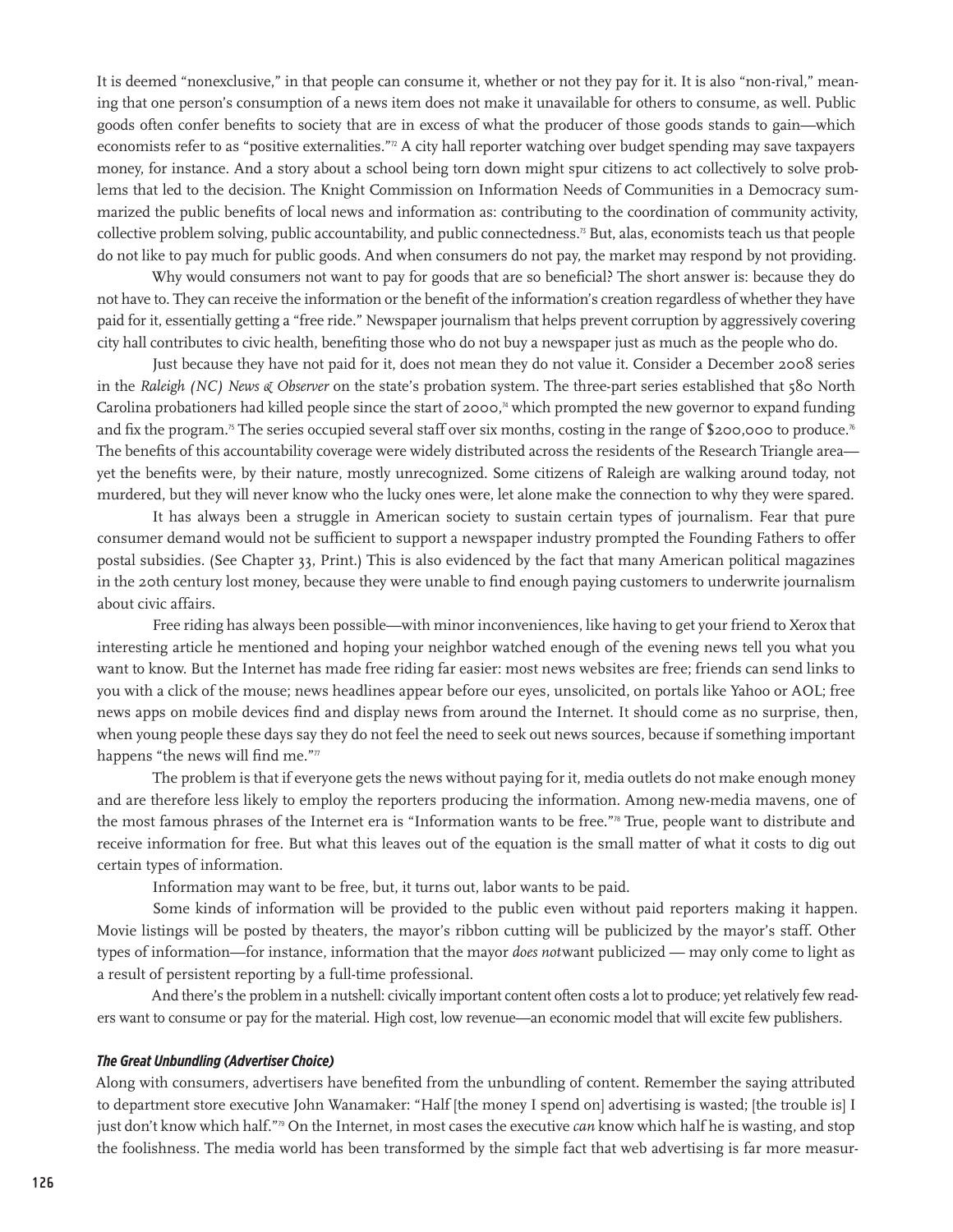able than TV, radio, or newspaper advertising. Advertisers can see precisely how many people looked at a page with their message on it and how many clicked on that ad.

Google embraced this fact—and turned the advertising business model upside-down. Instead of asking advertisers to take the chance that enough readers will see their ad to make what they spend worthwhile, Google assumes the risk, offering a stunning promise to advertisers: you only pay us if someone clicks on the ad.<sup>80</sup> Imagine if the newspapers had said to car dealers, you only have to pay if someone comes to your car lot.

So what is the problem? The new advertising reality has commoditized advertising placement opportunities, driven ad rates down, and attracted dollars away from the sites that create the most labor-intensive types of content.

# *Downward Pressure on Internet Advertising Rates*

As noted earlier (see Chapter 1, Newspapers), from 2005 to 2009, newspaper print advertising revenue dropped from  $$47.4$  billion to  $$24.8$  billion.<sup>8</sup> One might wonder whether newspapers could have offset this loss with online ad revenue if they had only grown their web traffic more rapidly. Well, during that same period, newspapers' online traffic *did* skyrocket—from 1.6 billion page views to about 3 billion page views,<sup>2</sup> leading to a \$716 million increase in online ad revenue.<sup>83</sup> But, alas, print ad revenue dropped \$22.5 billion during that time.<sup>84</sup>



Online advertising rates mostly pale in comparison with ad rates for other media. In May 2010, a typical online ad cost about \$2.52 per 1,000 viewers (CPM, or cost per 1,000 impressions).<sup>86</sup> If a blog has three ads on a page (a typical number), and generates 100,000 page views per month, those ads may produce \$756 in monthly income. By contrast, the average CPM for broadcast television networks (primetime) was  $$19.74$  in 2010.<sup>87</sup> In 2008, the average CPM for newspapers in larger markets was \$19.72.<sup>88</sup> If that blog could charge TV or newspaper rates instead of Internet rates, monthly revenue would go from under \$1,000 to around \$6,000—from sustaining a hobby to creating a paying job. Newspapers' transition from print to online would have been much less painful if they could have replaced their print dollars with even digital dimes or quarters, instead of pennies.

| RELATIONSHIP BETWEEN TRAFFIC, CPM AND REVENUE |                                           |          |           |           |           |           |           |           |  |
|-----------------------------------------------|-------------------------------------------|----------|-----------|-----------|-----------|-----------|-----------|-----------|--|
|                                               | Average CPM (assumes 3 ads per page view) |          |           |           |           |           |           |           |  |
| <b>Monthly Page Views</b>                     | \$1.00                                    | \$2.52   | \$5.00    | \$7.50    | \$10,00   | \$15.00   | \$20.00   | \$25.00   |  |
| 100,000                                       | \$300                                     | \$756    | \$1,500   | \$2,250   | \$3,000   | \$4,500   | \$6,000   | \$7,500   |  |
| 500.000                                       | \$1,500                                   | \$3,780  | \$7,500   | \$11,250  | \$15,000  | \$22,500  | \$30,000  | \$37,500  |  |
| 1.000.000                                     | \$3,000                                   | \$7,560  | \$15,000  | \$22,500  | \$30,000  | \$45,000  | \$60,000  | \$75,000  |  |
| 5.000.000                                     | \$15,000                                  | \$37,800 | \$75,000  | \$112,500 | \$150,000 | \$225,000 | \$300,000 | \$375,000 |  |
| 10.000.000                                    | \$30,000                                  | \$75,600 | \$150,000 | \$225,000 | \$300,000 | \$450,000 | \$600,000 | \$750,000 |  |

Source: Flatiron Media ; CPM=Cost per 1,000 impressions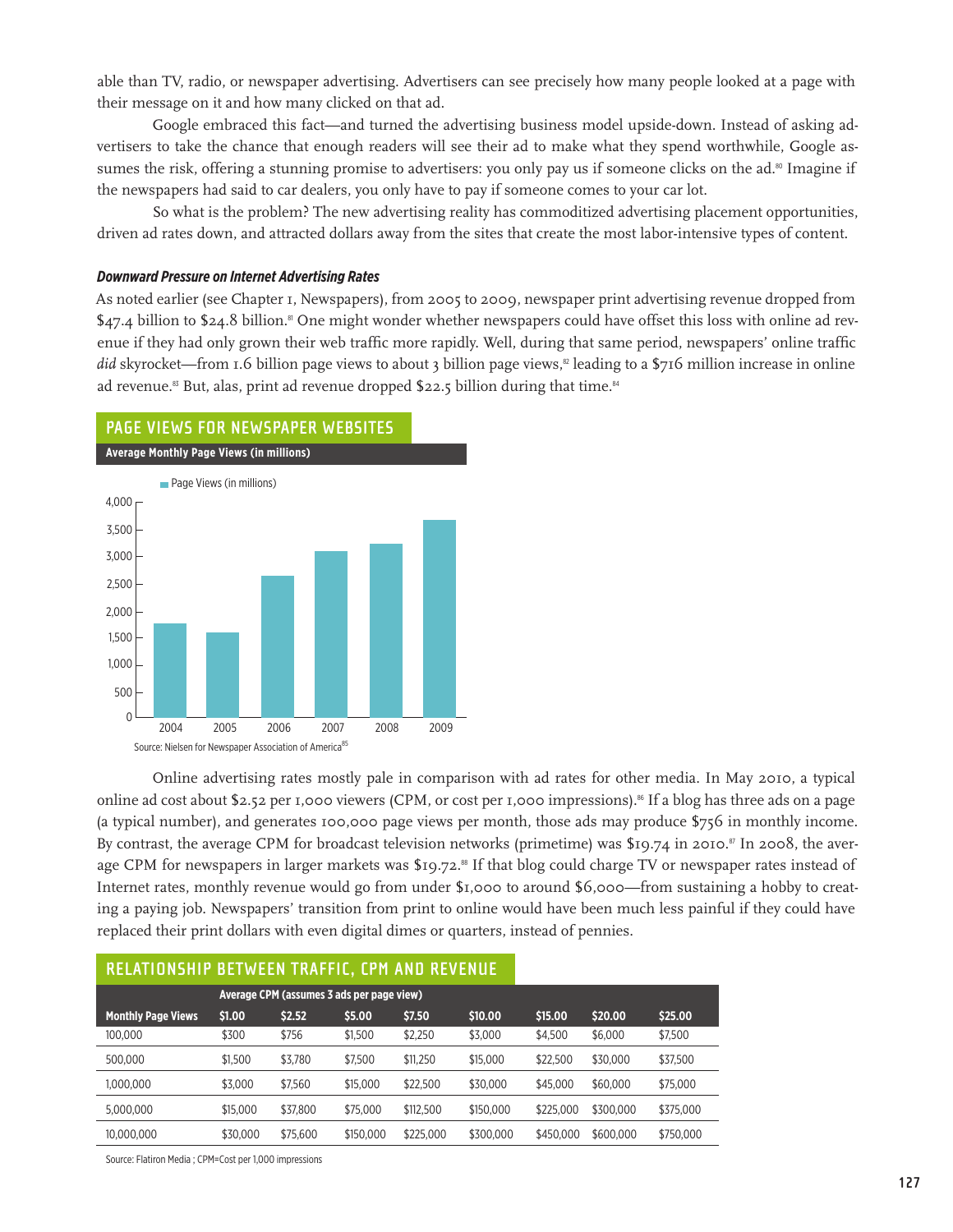The general softness of digital ad rates is compounded by a challenge those in the news business have always faced: advertisers generally do not want their products associated with controversy. That holds true on the Internet just as in traditional media. As Hal Varian, Google's chief economist, observed, "online world reflects offline: news, narrowly defined, is hard to monetize."<sup>89</sup>

There is some silver lining, however: Although the average ad rate on the Internet is \$2.52 CPM, the average rate for large newspaper websites is \$7—still a fraction of the ad rates for their print editions but at least higher than the Internet average.<sup>90</sup> Certain topics are so attractive to advertisers that websites that focus on them can fetch even higher rates. This is especially true for health and financial content, which is why a disproportionate number of the successful content websites have been in those sectors (e.g., WebMD, Everyday Health, CBS MarketWatch, the Motley Fool).

Persistently limp online ad rates were not what experts anticipated in the early days of the Internet. Some predicted that online ad rates would rise over time.<sup>91</sup> It was not a crazy theory. As consumers spent more time online, advertising dollars would follow them there, driving rates upward.<sup>2</sup> The theory turned out to be partly true: consumers do spend significantly more time online, and the amount of ad dollars has indeed grown steadily. (In fact, in 2010, advertisers spent more money online than in print newspapers.)<sup>93</sup>



# **Internet Advertising Revenue (in millions) (1999–2010)**

Source: Internet Advertising Bureau (IAB) Internet Advertising Revenue Report 2010<sup>94</sup>

But those who believed that this would lead to a windfall for content websites did not count on two factors. First, the volume of web pages grew exponentially. Google, the most popular search engine during the last decade, had an index of 26 million pages in 1998.<sup>95</sup> In mid-2008, Google indexers counted one trillion "unique URLS on the web."96 More web pages, meant advertisers had more places to park their ad dollars, and the small number of media entities could not get away with charging higher rates.

Second, a huge and growing portion of online ad dollars went to search engines instead of to content sites. In 2000, search advertising generated one percent of online ad dollars.<sup>97</sup> By the first half of 2010, it brought in 47 percent of the total.<sup>98</sup>

# *Advertising Is Less Dependent on Content*

In traditional media, advertisers always have been strategic about placing ads in a particular editorial context. To some extent, the editorial quality of a publication would have a "halo" effect: if a reader trusted and respected the local news-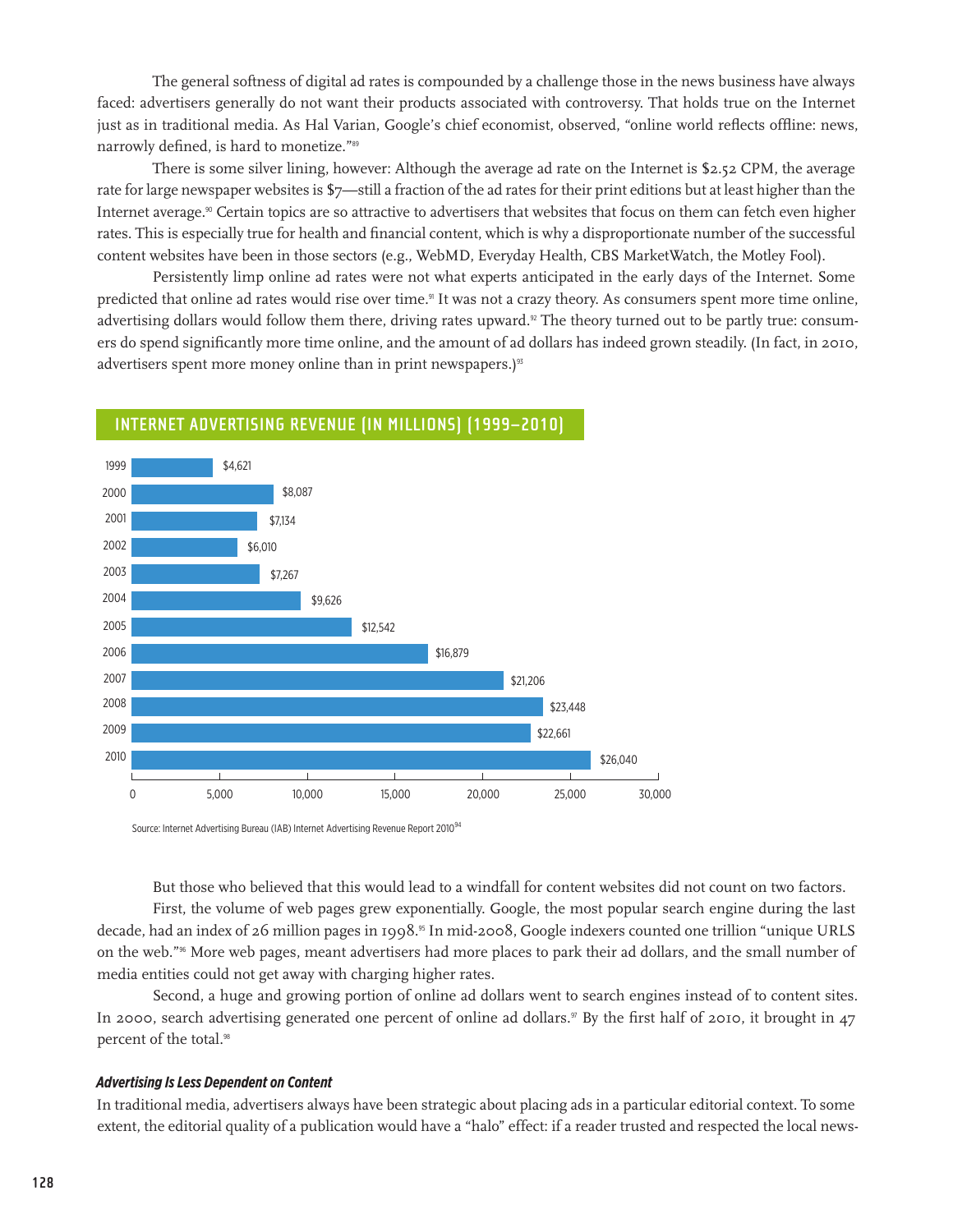

Source: Internet Advertising Bureau (IAB) 2010 Revenue Report<sup>99</sup>

paper, he would trust the car dealer advertising in its pages. But mostly, advertisers wanted to appear in proximity to certain types of editorial content in order to reach particular readers. An advertiser that wanted to market to 30-yearold women would advertise in *Glamour*, *Elle*, or another magazine catering to that demographic. A local advertiser would have few options but the local newspaper to reach residents of that community.

But using content as a proxy for reach was always a rougher science than publishers wanted to admit. The hardware store might well get its message in front of the man thinking of buying a lawnmower but it would be inadvertently marketing to many other people who had no interest in lawnmowers. The advent of directed search on the Internet has removed much of the uncertainty, allowing advertisers to get directly in front of the desired consumer at the optimal moment.<sup>100</sup> Where, in the past, car dealers would run TV promotions, knowing that only a small fraction of viewers were actually shopping for a car, now they can advertise on car websites or associate their ad with search phrases like "best subcompact car." This targeting ability is becoming more finely tuned by the day. Google places ads next to searches not only on the basis of the exact words in the search but also on the basis of patterns in consumers' previous behavior online—purchases made, websites visited, searches conducted.<sup>101</sup>

Thus, advertisers now can reach consumers more expediently without placing their message in an editorial context. Currently, only 36 percent of online advertising spending goes to display advertising (such as banner ads), the sort most likely to benefit content creators.<sup>102</sup> And of this relatively small amount, an even smaller portion goes to the sites that invest in content creation: about 16 percent of online display ads run on TV station, newspaper, and news and current events websites.<sup>103</sup>

Search engines have had a mixed hand in the fate of news websites, making them the subject of much debate. On the one hand, there is no question that they send significant amounts of traffic to news sites: between 35 and 40 percent of news sites' traffic comes from search engines.104 In that way, they help news providers mightily. On the other hand, 44 percent of online news consumers look at Google News headlines—and then do not click to read the full stories.<sup>105</sup> They get the gist of the news, without visiting the site that employed the people who created that gist. In the olden days, when a consumer bought a newspaper, he or she would both scan headlines and dive deeply into a smaller number of articles. But it was fine with the newspaper if a reader only scanned some, since they'd purchased the whole newspaper. Hence, the paper would derive value from both scanners and deep divers. On the Internet, news sites only capture financial value from the deep divers (i.e. those who click).

Google has made some efforts to help newspapers and other content creators better monetize their efforts—for instance, the company worked with newspapers to create "flip pages" that allow readers to view newspaper content in a visually appealing bundle. On the other hand, consumers have many ways to avoid ads if they choose. For instance, a popular third-party application on Google's browser product Chrome strips out ads from sites that Chrome users visit, thereby depriving the destination sites of this crucial way of monetizing the content.106 Several popular iPad apps create virtual magazines, displaying content from a variety of publications, while stripping out the ads. (See Chapter 5, Mobile.)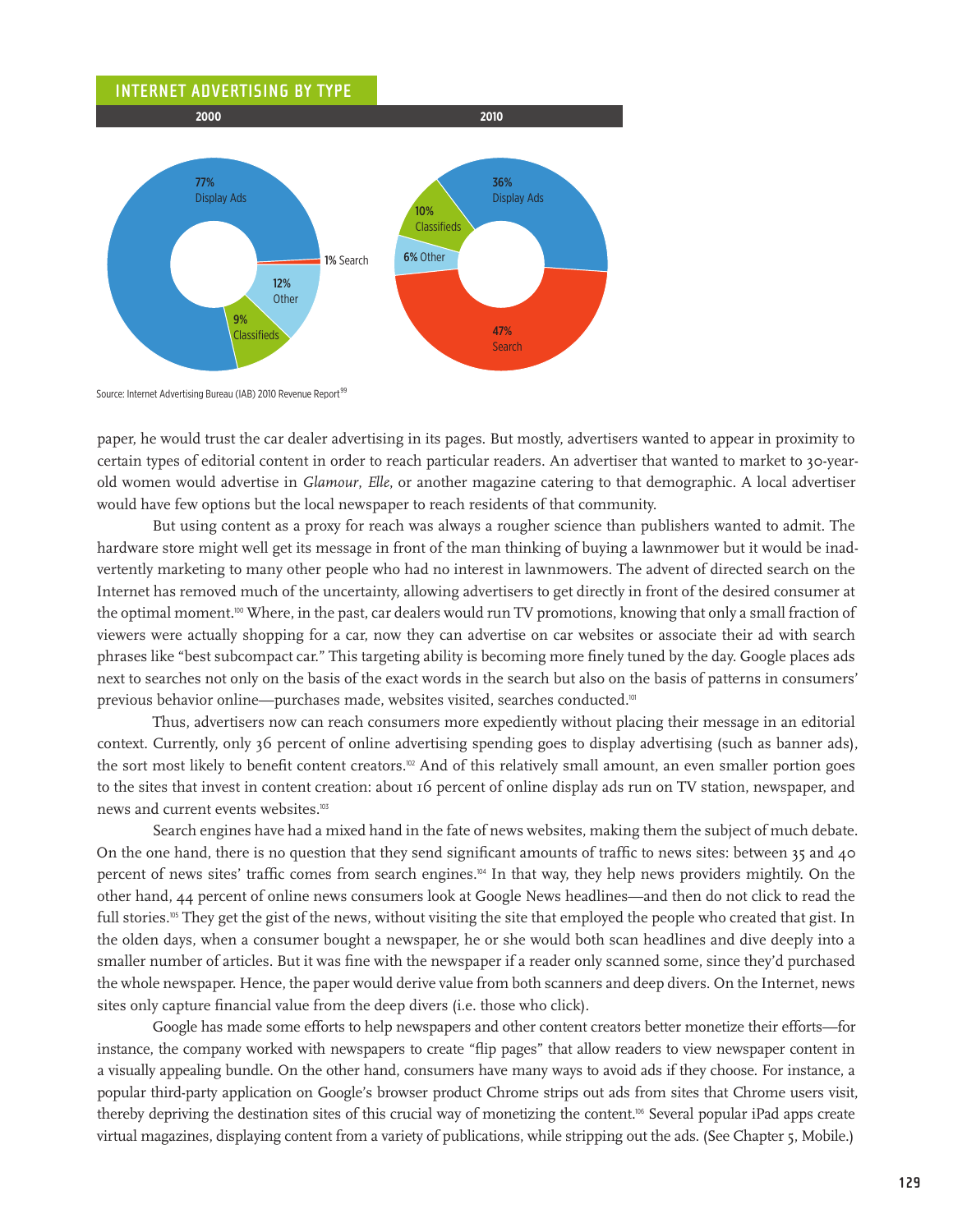#### *It Is Easier to Generate Page Views Without Investing in Journalism*

Some of the ad dollars that media experts expected to shift from offline content creators to online content creators have instead gone to websites that repackage content but generally do not bear the main cost of its creation. Of the top-20 news sources online, as measured by Hitwise, a leading online metrics firm, seven are either pure aggregators (sites that primarily draw traffic by summarizing news unearthed by other publications or posting links to content on other sites) or hybrids (which summarize news and link out to stories).<sup>107</sup>

Consider the economics from the perspective of the newspaper: The publication might pay a reporter to work on a story that takes several weeks to research and write. When the story runs, it may or may not turn up as a top link in search engine results—most often it will not. (Items that are listed on the first page of search engine results, especially those at the top, get the vast majority of clicks.) At the same time, hundreds of other sites can list the headline, summarize the story, and comment on the original material and do quite well in search results if they meet other search engine criteria (such as the number of other sites linking to them). They then draw clicks and the associated ad revenue.

It is easy to see how, from a purely economic perspective, one could conclude that it is preferable to be the company telling others about content than the company creating it. On the web, it is extremely difficult for the company that invests in the creation of content to capture enough ad dollars or subscriber fees to pay for the labor-intensive journalism required. When *Rolling Stone* broke the story about General Stanley McChrystal criticizing Obama administration officials in the summer of 2010, it was big news.108 AP ran a story about it, which was "tweeted" by NBC;

**If that blog could charge TV rates instead of Internet rates, monthly revenue would go from under \$1000 to almost \$6,000—from sustaining a hobby to creating a paying job.** soon Politico.com and Time.com printed the entire *Rolling Stone* story, prompting *New York Times* columnist David Carr to note, "a PDF of the piece the magazine had lovingly commissioned, edited, fact-checked, printed and distributed, was posted in its entirety on not one but two web sites, for everyone to read without giving *Rolling Stone* a dime."<sup>109</sup>

Search engines, summarizers, and aggregators are not the only operations that have managed to generate page views—and attract ad dollars—without investing in costly, labor-intensive journalism. "Content farms," such as Associated Content and Demand Media, pay small fees to writers who produce content on topics that appeal to advertis-

ers—and rarely involve enterprise reporting.<sup>10</sup> Demand Media content generates 621 million page views per month globally,111 and, prior to its acquisition by Yahoo! in May 2010, Associated Content (now Yahoo! ContributorNetwork) drew "about 16 million unique visitors per month, according to comScore numbers," and generated "1.75 billion page views" between its launch in 2005 and its sale in 2010.<sup>112</sup> Some of this content is quite useful; *USA Today* has begun using Demand Media for its travel tips section.<sup>13</sup> But it is rarely the sort of civically important reporting that newspapers previously did—and because writers are paid only a small stipend, the cost-per-page-view basis is a small fraction of what it would be for the content a newspaper produces.

To their credit, these companies—aggregators, summarizers, and content farms—have managed to build sustainable business models for at least some types of content creation. That consumers flock to their sites indicates that they are offering a valued service. Even when they pay writers little or no money, they are providing them other benefits, such as the opportunity to share their expertise and ideas with a large readership. But there may be an unintended casualty: this drives down pay rates for professional freelance writers, producers, photographers, and journalists. A Kaiser Family Foundation study about the declining coverage of global health issues reported:

"Arthur Allen, a former AP staff writer and now an author and freelancer, said a prominent online publication recently dropped its rate from \$1,000 to \$500 a story. Another pays \$300 a story. 'I asked why they are decreasing payment and they say, "Some people are writing for nothing,"' Allen said. 'It's a hobby for people who have other gigs . . .Certainly doctors and lawyers have a lot to say about things, but it's difficult for people like me who are journalists."" 14

Allen said that although *The Washington Post* will pay him up to \$1,000 for a piece (and some publications pay even more), those stories can take two or three weeks to complete, so when you break it down to a per-hour basis,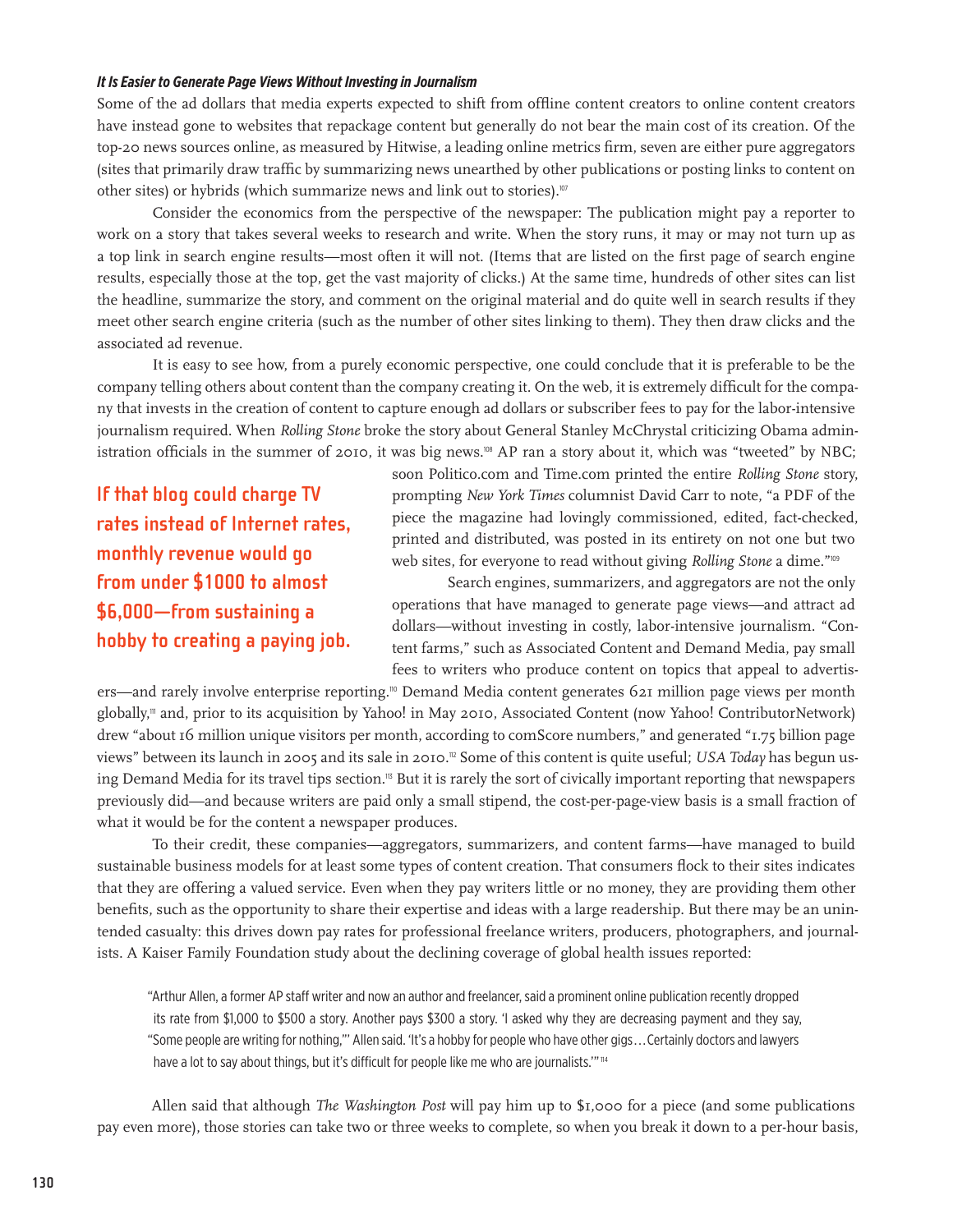the higher fee still does not amount to much. So, Allen thinks hard about story selection: "My journalism has become over the last year or two, picking low-hanging fruit and grabbing something that I feel I can do a relatively quick kill on," he said. Some freelancers who do not want to limit themselves to "quick kill" pieces try to supplement their income with money from foundations or advocacy groups, but both are in limited supply and the latter may come with ideological strings attached.<sup>115</sup>

Social media will continue to generate advertising-ready page views inexpensively. Facebook's 500 million users spend over 700 billion minutes per month on the site.<sup>116</sup> The Internet marketing and metrics company comScore concluded that if it were not for the sheer volume of page views on Facebook and MySpace, ad rates online would be 18 percent higher now.117 Facebook and MySpace are doing nothing wrong. They attract the audience, and the ad dollars, because they are providing a highly desired service. But the easier it becomes for advertisers to reach online audiences without subsidizing content created by full-time reporters and writers, the harder it will be to sustain business models in which journalists and others involved in the content creation process actually get paid.

Then, there is the issue of outright copyright violation. Search engines don't automatically distinguish between a website that steals another website's content—copies it and pastes it into a new template without attribution—and the site where it originated (unless the violation is reported to the search engine, which will then remove it from search results). So, the site that stole the content can easily rank high in search results and monetize the content using ad networks or Google AdSense. A recent study found that 70,101 online news articles generated 400,000 cases of articles being printed without permission<sup>18</sup> — and, of course, none of the sites involved initially shared their

revenue with the entity that had invested in creating the content.119 In December 2010, Google announced that it was taking measures to crack down on content farms<sup>120</sup> and make it easier for content creators to notify them about piracy and less likely that such content could be monetized through AdSense.<sup>121</sup>

**Hal Varian, Google's Chief Economist, concluded that the "online world reflects offline: the news, narrowly defined, is pretty hard to monetize."**

When it comes to pirated video, Google has offered an intriguing solution. If a content creator notifies YouTube (which is owned by Google) that a pirated video appears on its service, YouTube then diverts any ad revenue generated from the pirating company to the original con-

tent creator.<sup>12</sup> This is even better than taking the material down, since the content creator earns some revenue. But, implementing such a system outside of YouTube would be far more complex. So far Google has not taken such action when it comes to pirated text-based articles that generate AdSense revenue when they come up in its search engines.

In sum, pre-Internet, most advertising spending went to businesses that created content—newspapers, magazines, radio, and TV shows. The majority of ad spending online goes to entities that do not create the content—search engines, summarizers, and aggregators. The earlier media system rewarded both the distributors and the creators of content; the new one primarily rewards those who find and distribute content. This does not mean that aggregators or search engines are evil or parasitic. It simply means they have found a way to make money locating and distributing content rather than creating it. They are not the villains of this new world; they are simply its main beneficiaries.

#### *Fragmentation Slices the Pie into Smaller Pieces*

On a local level, a handful of websites capture a majority of the traffic, and yet often they still do not attract enough ad revenue to sustain their business. Our analysis of the local sites in Toledo, Richmond, and Seattle indicates the difficulty of reaching a critical mass on a local level. The number-one site in Toledo, ToledoBlade.com, generated 2 million page views per month. A typical site with two million page views generates \$15,000 per month, assuming an average effective CPM of  $$2.52$  and three ads per page.<sup>123</sup> The number-four site, FOX Toledo, drew 73,408 page views, which typically would generate under \$1,000 per month. Even if both sites succeeded in sustaining ad rates at double or triple the average, it would be extremely difficult to operate a newsroom on that kind of revenue. In addition, because they don't have the marketing clout of a traditional media company behind them, it is especially difficult for independent web sites to reach scale.

What is more, the ad departments of local news sites must now compete not only with each other but with national Internet companies that run local ads—even when they do not offer local content. If someone from Toledo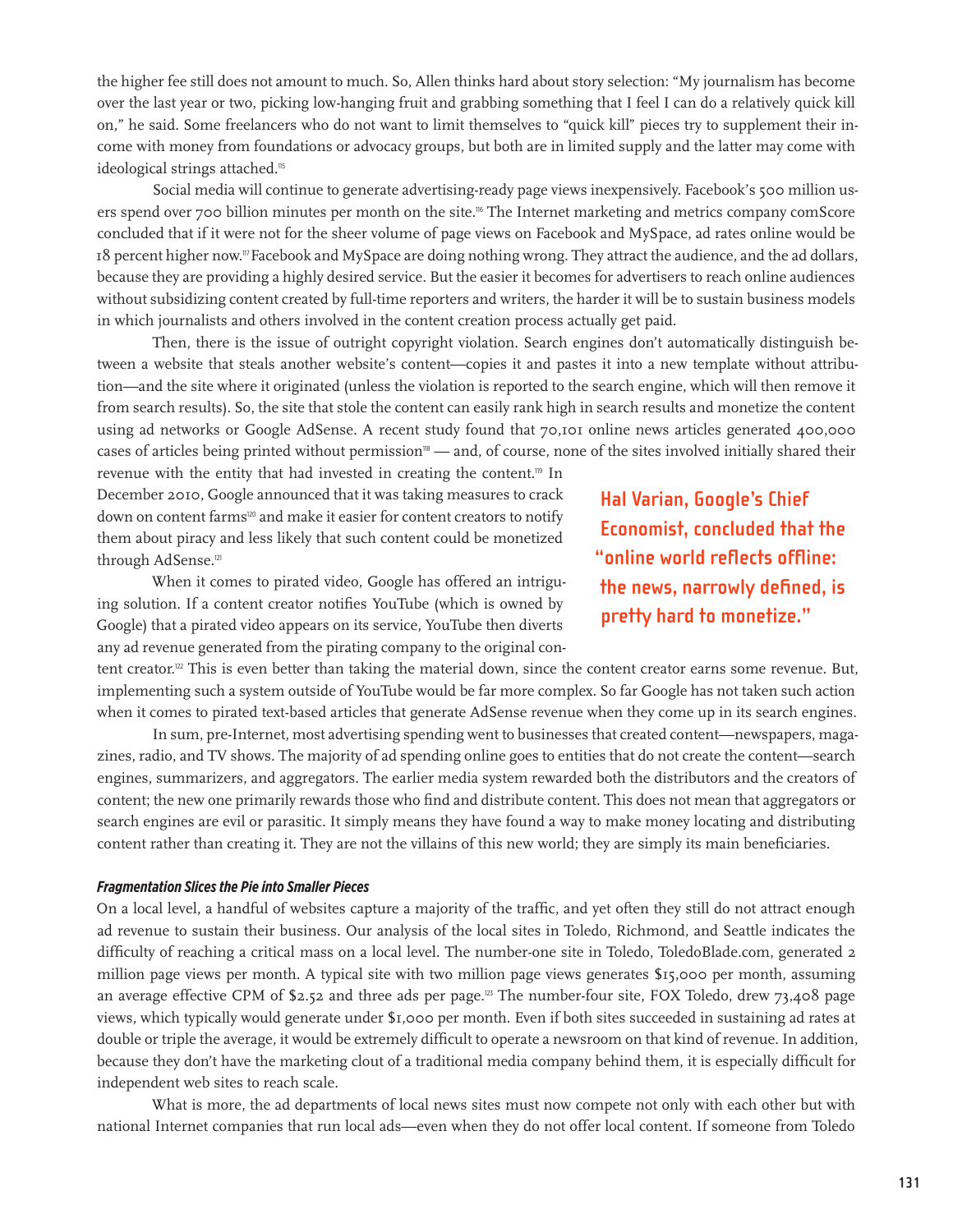**Pre-Internet, most advertising spending went to businesses that created content newspapers, magazines, radio and TV shows. Now, the majority goes to entities that do not create the content—search engines, summarizers and aggregators.**

visits Yahoo! News to read a national story, they may see a local ad. The ad market in Toledo is now split not only among the local content creators, but the national players capable of targeting local ads. Indeed, this is part of the reason that the lion's share of digital ad dollars is spent on a relatively small percentage of websites. According to the Interactive Advertising Bureau, since at least 2001, the top-10 companies have received at least 70 percent of online ad revenue.<sup>124</sup> These leaders include Google, Yahoo!, Microsoft, AOL, and Facebook.<sup>125</sup>

Newspapers' share of online ad revenue has actually fallen in the past few years, from 16.2 percent in 2005 to 11.4 percent in 2009, and PricewaterhouseCooper projects that their portion will shrink to 7.9 percent in 2014.<sup>126</sup>

# **Conclusions About the Internet**

We disagree with those who claim that the Internet has provided us with a world of pajama-clad bloviators and parasitic aggregators as opposed to real reporters. In fact, the Internet has brought *improvements to* news and information ecosystems in a variety of ways:

- > Unlimited space and lower barriers to entry have led to a greater diversity of voices and more choices for consumers.
- > Links make it possible for any piece of content to point toward huge numbers of additional sources of information, allowing an interested reader to access a far greater depth of information.
- > The everyone-is-a-publisher economy has allowed for the rise of a new commentariat, and a system that is arguably more meritocratic than before.
- > Citizen contributions have enhanced the coverage of important topics, including weather events, disaster recovery, local zoning decisions, scheduling of community events, and the quality of public transportation.
- > The cost of some types of reporting has dropped dramatically.
- > Thanks to volunteer contributions, database-driven tools, and low-cost publishing platforms, hyperlocal reporting and news is now able to thrive like never before.

Yet it is also possible that while the Internet is doing all of the above, it is doing something else as well: undermining the business models that enabled legacy journalism firms to employ reporters, especially on beats that are costly to maintain. One can appreciate the incredible benefits of the web while still confronting head-on some of its more unfortunate repercussions:

- > As of now, in many cases, communities now have more news distribution outlets and, simultaneously, less accountability journalism.
- > So far, relatively few new websites have been able to create sustainable business models that would support significant hiring of reporters on a local level.
- > Revenue from advertising has, up to this moment, not been sufficient to replace losses in print advertising revenue or sustain news start-ups because:
	- > Rates are low and showing no signs of rising.
	- > Ad dollars are getting scooped up by a small group of advertising venues.
	- > Advertisers have less and less need to advertise next to content as a way of reaching their targeted audience.
	- > Internet companies (and would-be investors) can generate monetizable page views in far more cost-effective ways if they avoid hiring of large numbers of reporters and expensive freelance writers.